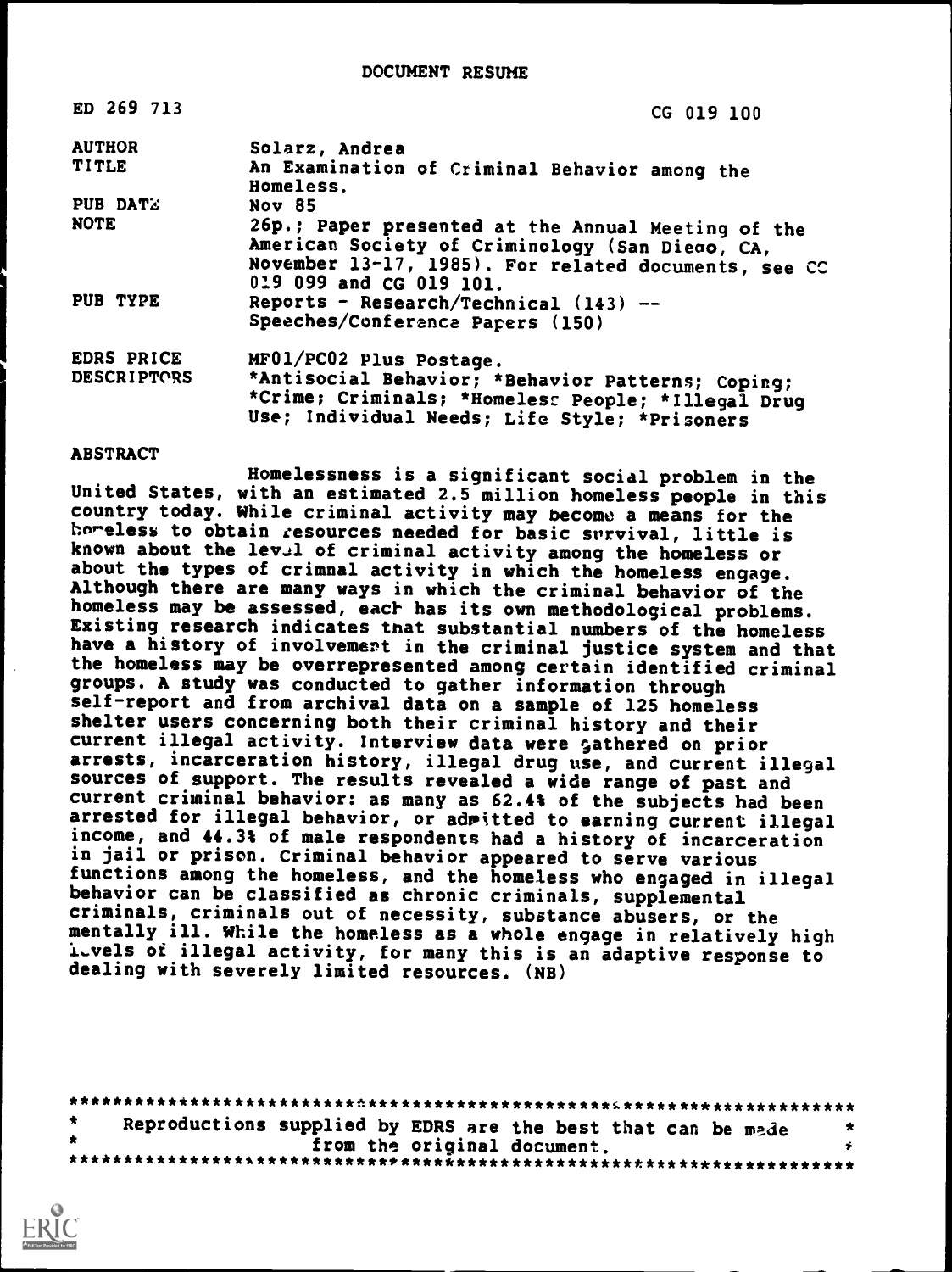$\bullet$ 

 $\ddot{\phantom{a}}$  ,

**O** 

C6 019100

# AN EXAMINATION OF CRIMINAL BEHAVIOR AMONG THE HOMELESS

by

Andrea Solarz, M.A. Department of Psychology Michigan State University

U S. DEPARTMENT OF EDUCATION Office of Educational Research and Improvement<br>EDUCATIONAL RESOURCES INFORMATION<br>CENTER (ERIC)

**CJ see the substitute of the substitute of the person or organization**<br>The received from the person or organization<br>originating it Minor changes have been made to improve.<br>reproduction quality

Points of view or opinions stated in this docul<br>menl ido inot inecessarily represent iofficial<br>CERI position or policy

 $\ddot{\phantom{0}}$ 

"PERMISSION TO REPRODUCE THIS MATERIAL HAS BEEN GRANTED BY

Andrew Solarz

TO THE EDUCATIONAL RESOURCES INFORMATION CENTER (ERIC

Paper presented at the annual meeting of the American Society of Criminology, N9vember 13-17, 1985, San Diego.

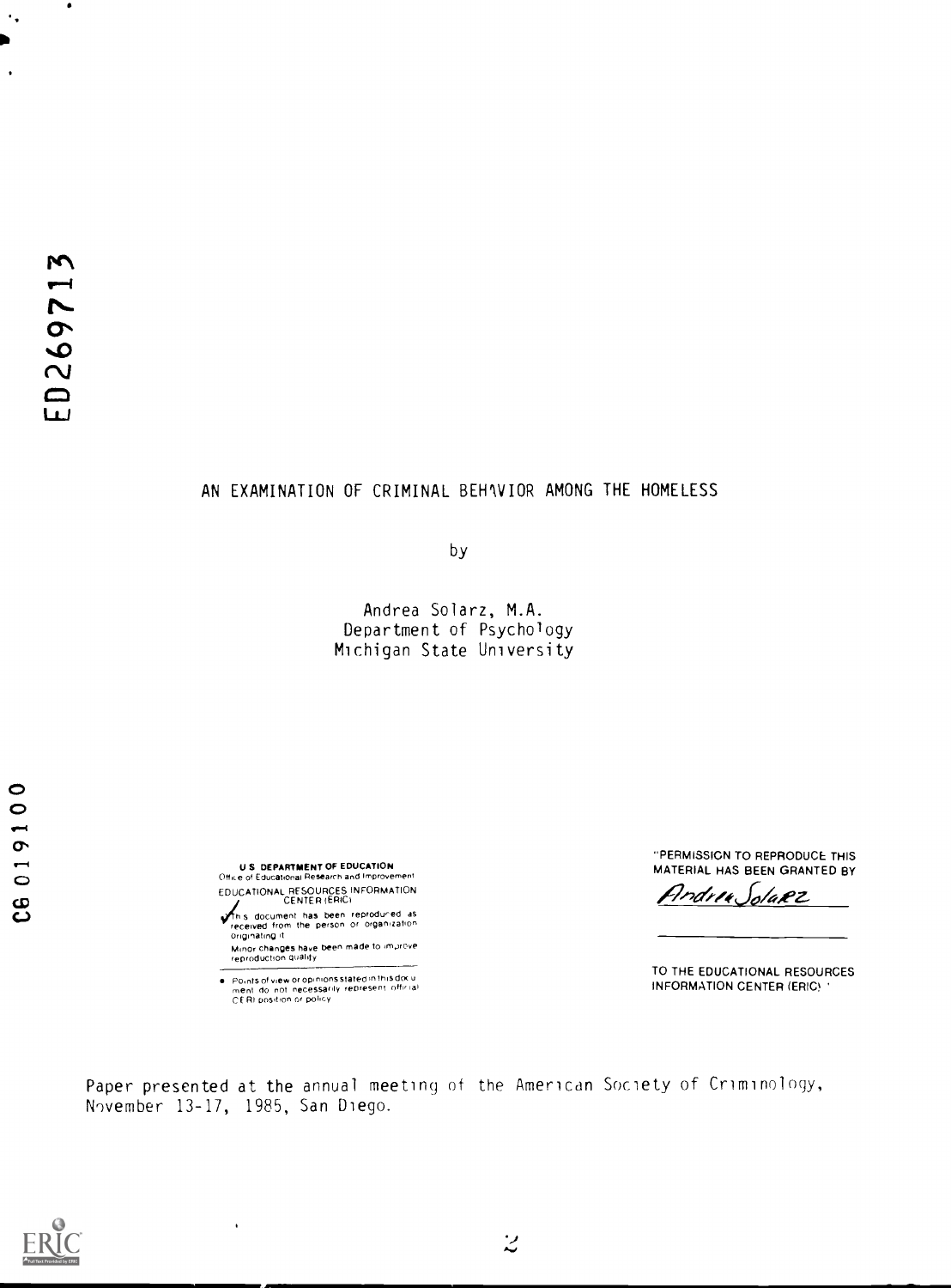### INTRODUCTION

In the 1980's, homelessness has emerged as a significant social problem, and it has been estimated that there may be as many as 2.5 million homeless in this country today (Bassuk, 1984). The traditional picture cf the homeless may be that of the older "skid row" alcoholic male who is socially isolated from family or friends. During the last ten to fifteen years, however, the characteristics of the homeless have changed. The often romanticized hobos ana boxcar adventurers of yesteryear have been replaced by a different picture today; that of the nomeless "new poor," deinstitutionalized mental patients, and "street people," The homeless today are younger, are more likely to be experiencing psychiatric problems, and are more likely to be women (often with their children) than were their earlier counterparts.

The homeless are significantly disenfranchised from the centers of power, from economic resources, and from housing. For some, criminal activity may become a means for obtaining resources needed for basic survival. Little is known, however, about the level of criminal activity among the homeless, or about the types of criminal activity in which the homeless engage.

## Assessing Criminal Behavior of the Homeless

There are a number of ways in which the criminal behavior of the homeless may be assessed, each with certain methodological problems. For the most part, researchers have relied exclusively on self-reported information obtained from limited or restricted homeless groups (e.g. from shelter guests). That most researchers use these limited samples simply reflects the great difficulties inherent in identifying homeless individuals. The homeless can be found in many different settings. For example, some are on the street, some are in shelters, and some live in condemned buildings or in cars. The numbers of individuals in different subgroups among the homeless are unknown and nearly impossible to determine. Thus, representative sampling



 $\blacksquare$ 

1

if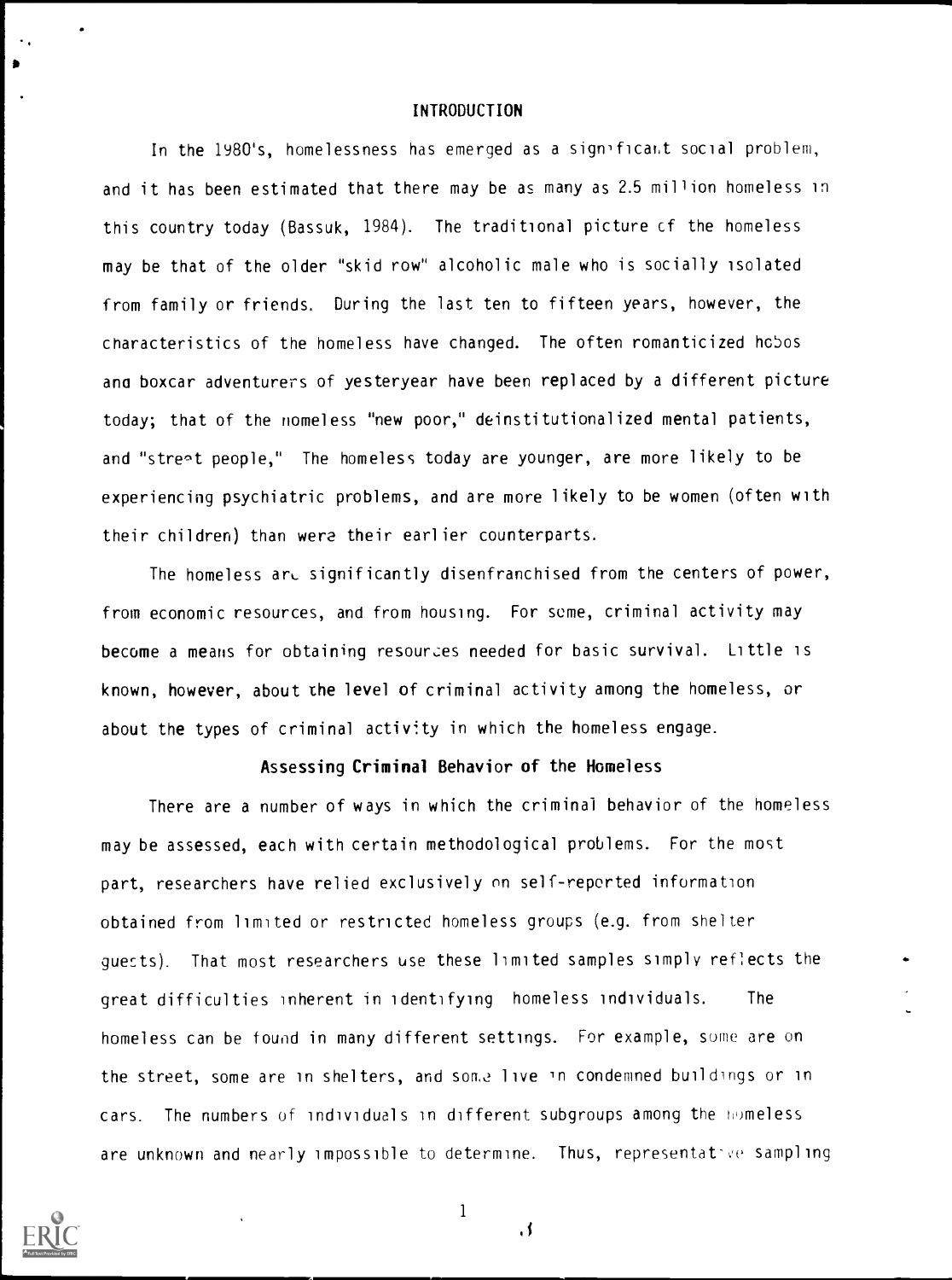of the population as a whole is a difficult, lf not impossible task. It is very imprrtant to keep this limitation in mind, however, when general'zing research results about the homeless.

In addition to the sampling problems associated with most studies of the homeless, there may be problems associated with the reliability of the obtained self-report information. Little information is available on the reliability of self-report information obtained from this group, as few researchers have compared self-report information with other official data on criminal history. Robertson, et al. (1985) have reported, however, that a limited sample of 25 homeless women provided more complete information regarding arrest history to the researchers than they did to intake personnel at the shelter where they were staying.

The dynamic nature of this population creates another methodological problem. Those who are homeless generally move in and out of that state; living in a cycle of hotel rJoms, shelters, etc. In addition, for a great number, a period of homelessness represents a single lifetime incidence. Once individuals have been identified by researchers as homeless, information on their criminal history is generally retrospective, covering both periods when they were homeless as well as periods when they were domiciled. Thus, it is very difficult to determine from published reports what the level of criminal behavior is during true periods of homelessness versus other periods of time. This is a difficult methodological problem to overcome. One approach is to take identified criminal populations and then determine whether they were homeless or domiciled at the time of their last involvement in the criminal justice system. While this approach makes it possible to assess the incidence of homelessness among certain populations, it excludes individual,, whose criminal behavior nas not been detected by the system.



 $\overline{c}$ 

 $\overline{\mathbf{4}}$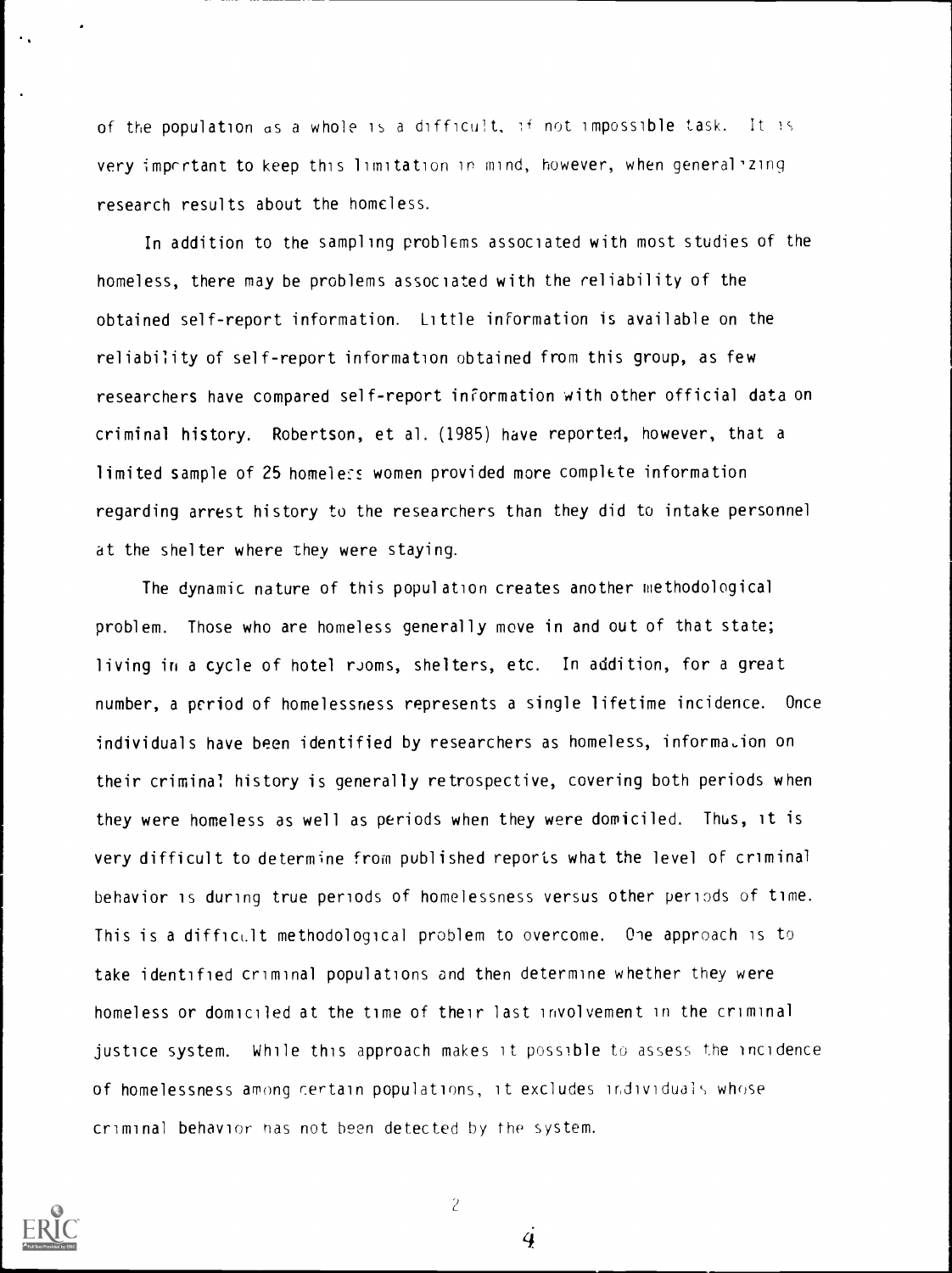# Previous Research on Criminal Behavior Among the Homeless

For the most part, criminal behavior of the homeless has received little attention from contemporary researchers. Generally, data have been limited to self-reports of the presence or absence of involvement with the criminal justice system as indicators of past and current criminal activity. While self-report information is often obtained on the use of illegal drugs, data are rarely obtained on involvement in other types of illegal activities. In the next sections, research on criminal history, as well as on current illegal behavior of the homeless will be described.

## Criminal History

Typically, researchers studying the homeless limit accounts of criminal behavior of the homeless to reports of whether or not respondents have had contact with the criminal justice system. Research describing arrest and incarceration histories of the homeless is presented below.

Arrests of the Homeless. Several methods have been used to examine arrest histories among the homeless. The first, and most common, is simply to ask interview respondents whether or not they have ever been arrested. A second method is to examine the incidence of homelessness among identified criminal populations, and then to draw some conclusions about criminal behavior of the homeless in general from that sample.

In interview studies, researchers generally report high rates of arrest among the homeless. For example, Robertson, et al. (1985) reported that 52% of a sample of 217 respondents had a history of arrest. Similarly, Fischer (1984) reported an arrest rate of 58% for 51 homeless persons sampled from Baltimore missions.

In an important study examining an identified criminal population, Fischer (1985), reviewed 50,524 adult arrests reported for the city of



3

 $\ddot{5}$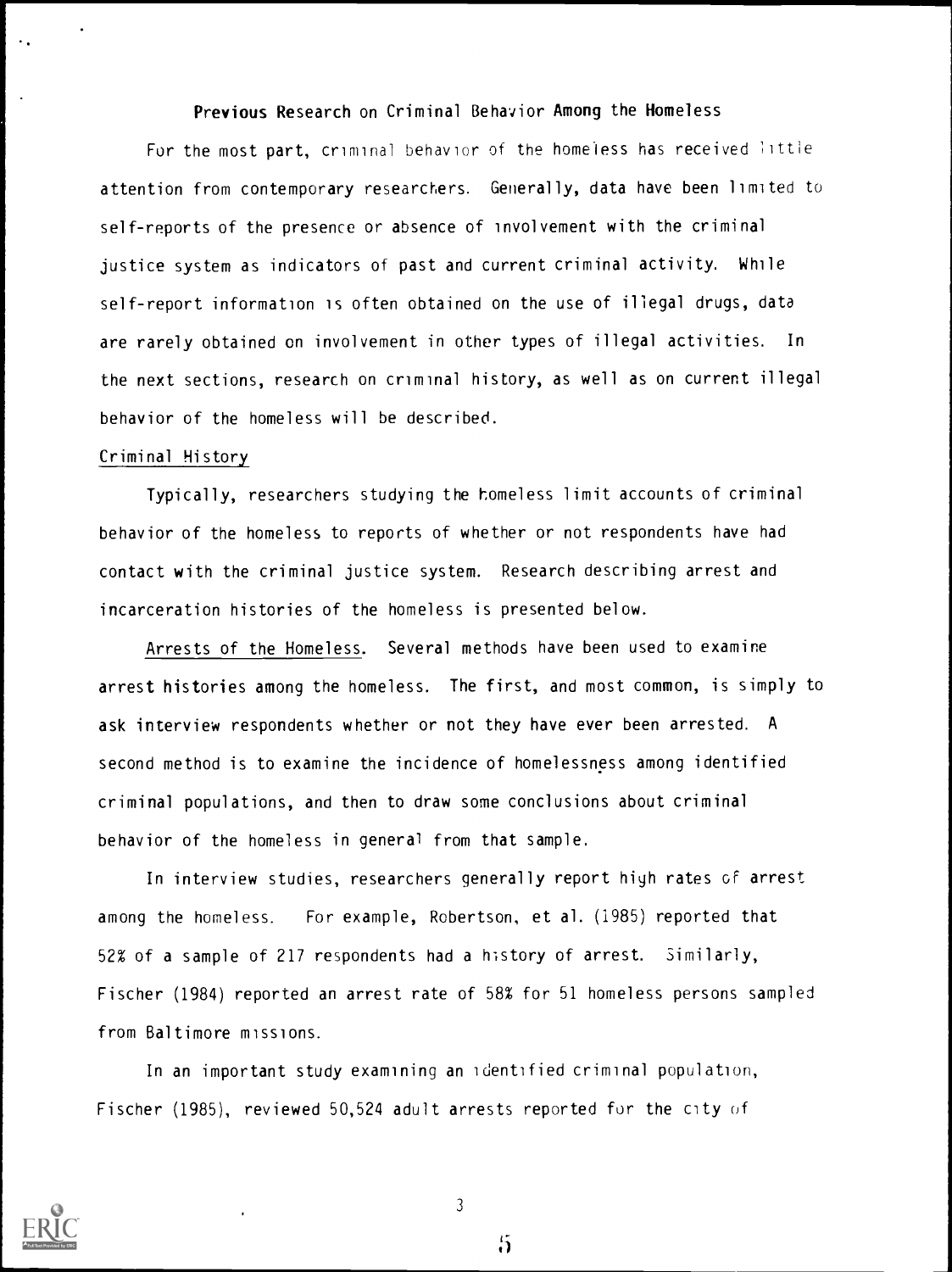Balt-more during 1983. After determining that 634 of the arrests (representing 275 individuals) had been of homeless persons, she made comparisons between homeless and other arrests on a number of factors. It was found that, compared to the entire sample of arrests, fewer of the homeless arrests were for serious offenses. Most arrests of homeless individuals were for relatively trivial offenses and victimless crimes (e.g. violation of park rules, disorderly conduct, etc.). Demographically, the homeless arrestees were generally older, more likely to be white, and more like  $j$  to be men than were those in the general population of arrestees.

In another study which focused on the mentally ill in a county jail, Lamb and Grant (1983) examined 101 female jail inmates who had been identified by staff as having psychiatric problems. They reported that 42% of these women had been homeless or living in cheap hotels at the time of their arrest. In a similar study with male inmates, Lamb and Grant (1982) reported that at the time of arrest more than one third of the participants (36%) were living as transients; 25% were living on the streets, on the beach, in their cars, or in missions; and 11% were living in cheap hotels. It was also determined that over half (51%) of those charged with misdemeanors had been homeless or living in cheap hotels at the time of their arrest, as compared to 23% of those who had been charged with felonies.

History of Incarceration. High rates of incarceration have also been reported for homeless persons. In the Robertson, et al. (1985) study, <sup>a</sup> large majority of a lim: ted sample of 51 homeless persons reported that they had served time in jail (84%), and approximately 15% of this sample indicated that they had served a prison term. Using intake data reported on  $8,051$ individuals using New Ycrk City shelters, Crystal (1984) reported that 21% of the women in the sample, and 44% of the men in the sample revealed that they had served time in prison. In another large study conducted in various urban



4

 $\mathbf b$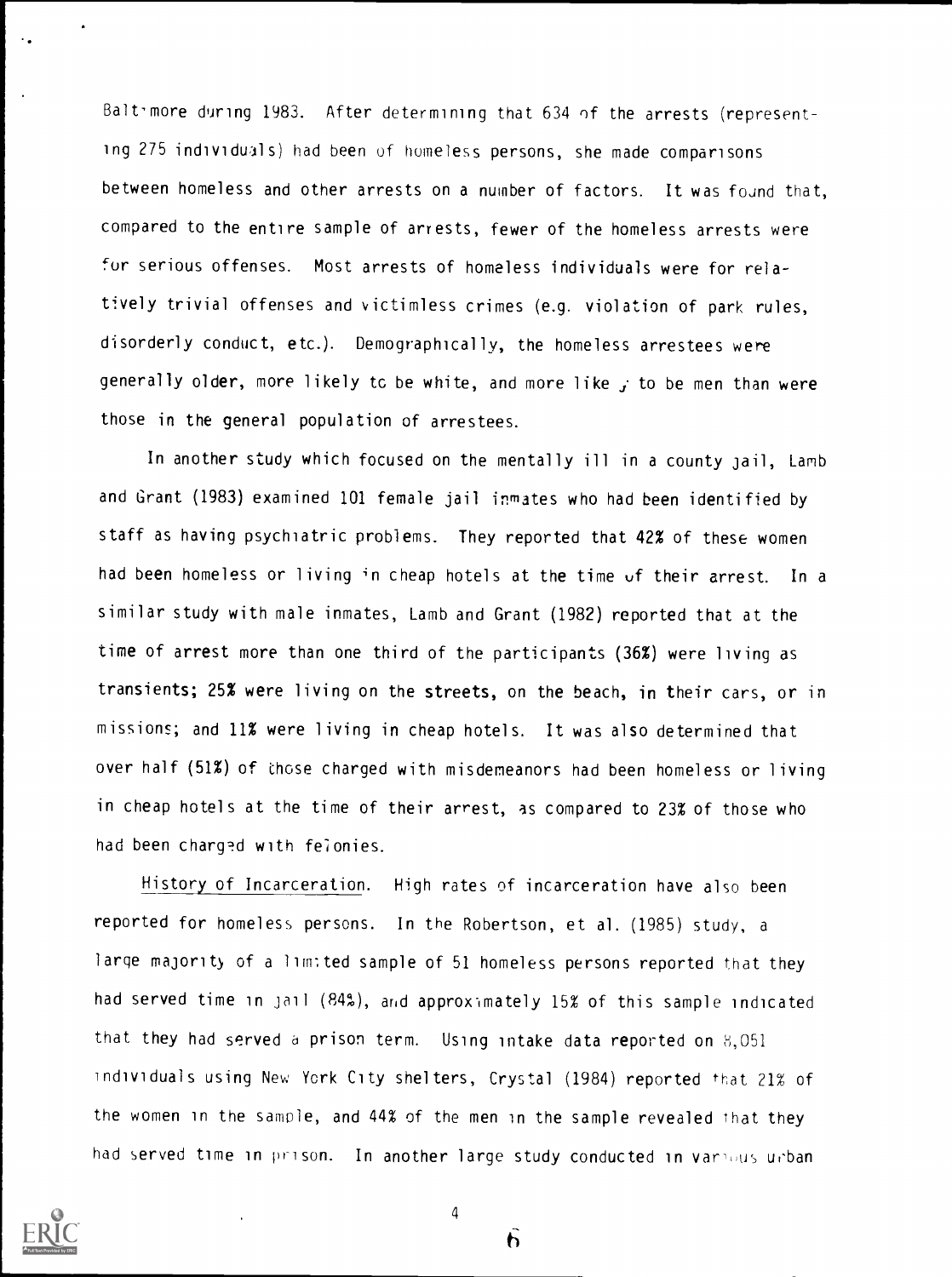and rural sites in Ohio, Roth, et al. (1985) found that 58.5% of the 979 participants reported a history of incarceration in jail and /or prison. Finally, Solarz and Mowbray (1985) reported that 27.8% of a sample of 75 Detroit shelter users said that they had been incarcerated in jail or prison at some time during that previous five years. None of the women in the study reported being incarcerated within this period, compared to 38.8% of the men in the sample.

## Current Illegal Behavior

As noted earlier, self-report of current illegal behavior has primarily been restricted to information regarding the use of illegal drugs. Generally, high rates of use have been reported. Solarz and Mowbray (1985) found that 31% of a sample of 75 Detroit shelter users had used marijuana within the past month. Drugs other than marijuara had been used by 11% of all participants during the previous month. In addition, 15% of tnose in the study reported that they had received treatment for drug problems at some time. For a sample of 202 homeless men and women sampled from Los Angele\_ missions, soup lines, and outdoor areas, Robertson, et al. (1985) reported that 55% of the respondents indicated that they had used at least one illegal drug more than five times in their lifetime.

In summary, existing research indicates that substantial numbers of the homeless have a history of involvement in the criminal justice system, and that the homeless may be overrepresented among certain, identified criminal groups. Little attention has been paid, however, to actual current illegal behavior with the exception of the use of illegal drugs. In this study, information was obtained from a sample of homeless shelter users on their criminal history, as well as or their current illegal activity. In the



 $\mathbf{Z}^{\prime}$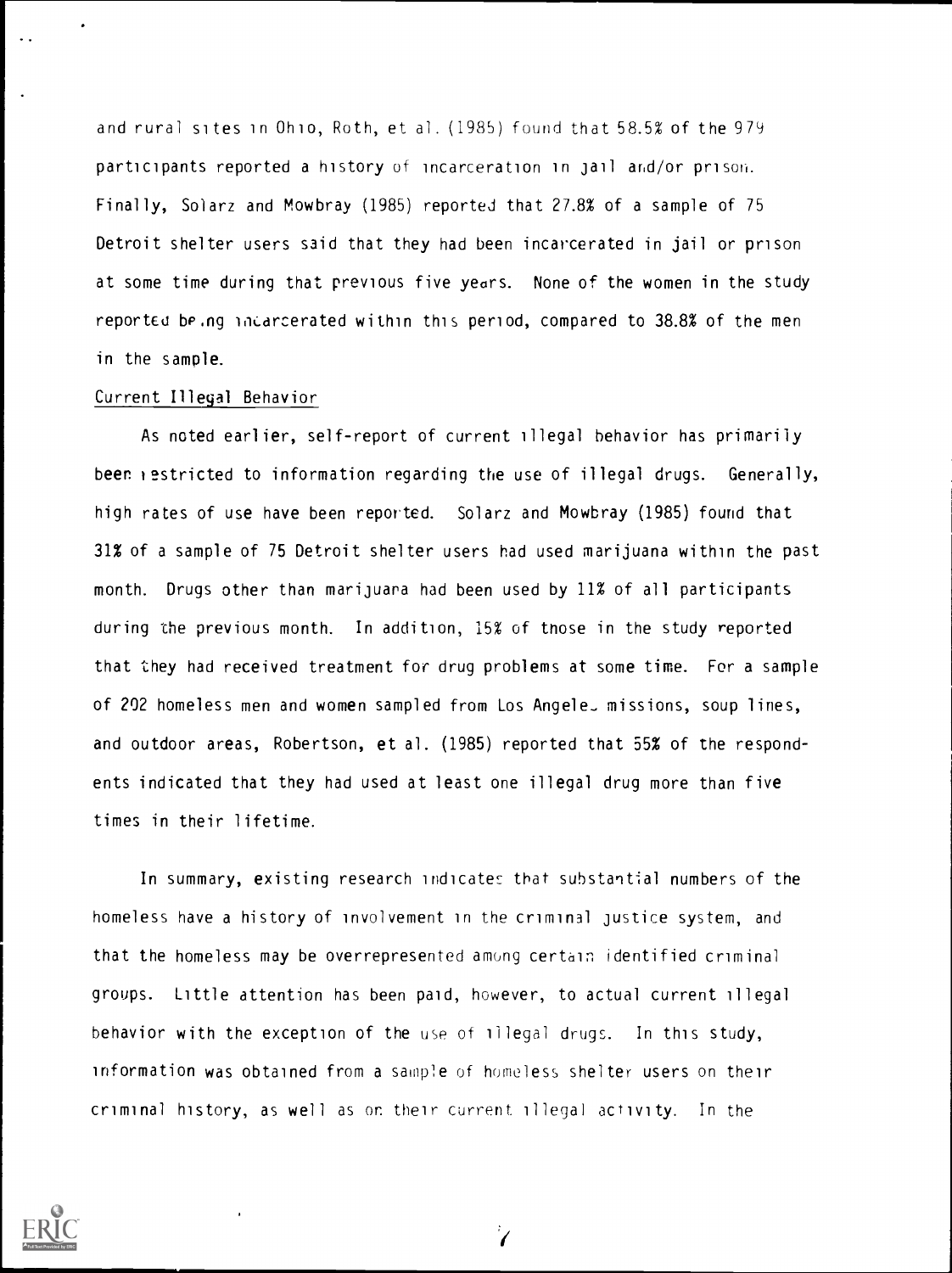sections below, the research methods will be described, followed by a presentation and discussion of the results.

#### METHOD

### Participants

Participants were 125 individuals residing at a temporary shelter in a large midwestern city.

The sample consisted of 79 males and 46 females. They had a mean age of 33.4 years, with a range in age of 17 to 72 years. Approximately twenty percent were under the age of 25, while fewer than three percent were over the age of 60. Nearly 80 percent of the participants were Black, with the remaining being White (20.8%) or of another ethnic background (0.8%). The demographic characteristics of the sample are summarized in Table 1.

Participants were randomly sampled from a roster of guests staying at the shelter on interview days. Subjects were paid \$2.00 for their participation in the interview. Participation was voluntary.

#### **Measures**

Information on criminal behavior and history was gathered both through self report and from archival data sources. Interview data were gathered on number of prior arrests, history of incarceration, use of illegal drugs, and current illegal sources of support. Interview information was also gathered on a number of background and demographic variables including psychiatric history, residential history, and work history.

Self-reported criminal history information was augmented with conviction criminal history information data obtained from the State Police It should be noted that while this data source appeared to be relatively complete with respect to convictions for felonies which resulted in incarceration, it was deficient in its overall reporting of arrests and misdemeanor conviction data.



6

 $\delta$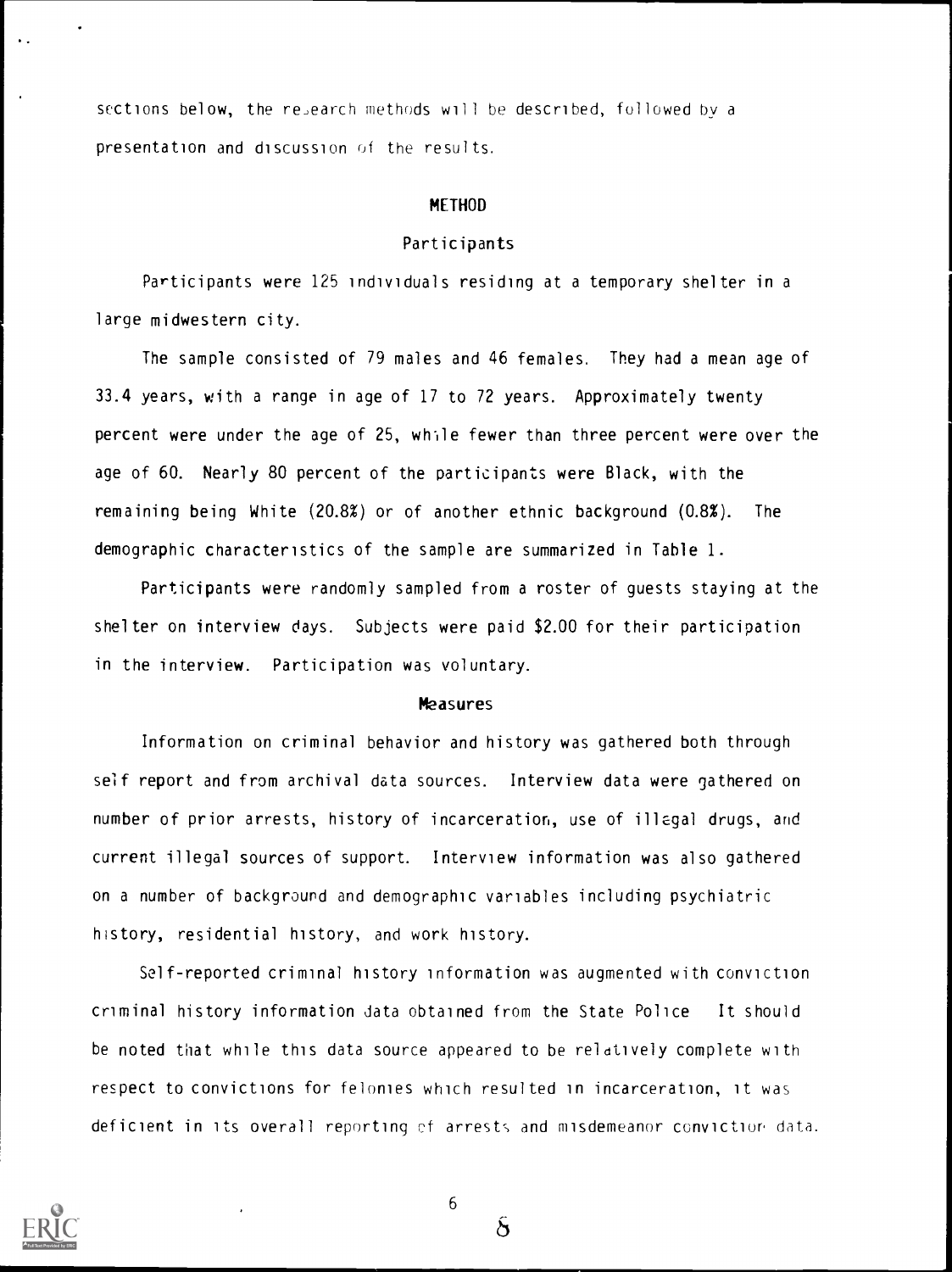# Table <sup>1</sup>

# Summary of Demographic Characteristics

# Gender

| Males - - - $63.2\%$ |  |  |
|----------------------|--|--|
| $Fermales - - 36.8%$ |  |  |

# Race

| Black - - - 78.4%   |  |  |  |  |
|---------------------|--|--|--|--|
| White $- - 20.8\%$  |  |  |  |  |
| Othe, $- - - 0.8\%$ |  |  |  |  |

# Age

 $\bar{X}$  = 33.4 years old (total)  $\overline{X}$  = 33.6 years old (men)  $\bar{X}$  = 33.0 years old (women)

# Education

| 8th grade or $less - -7.3\%$ |  |  |
|------------------------------|--|--|
| Some high school $ -$ 38.7%  |  |  |
| High school grad – – 31.5%   |  |  |
| Some college $- - - 22.6%$   |  |  |



 $\bullet$ 

 $\ddot{\phantom{a}}$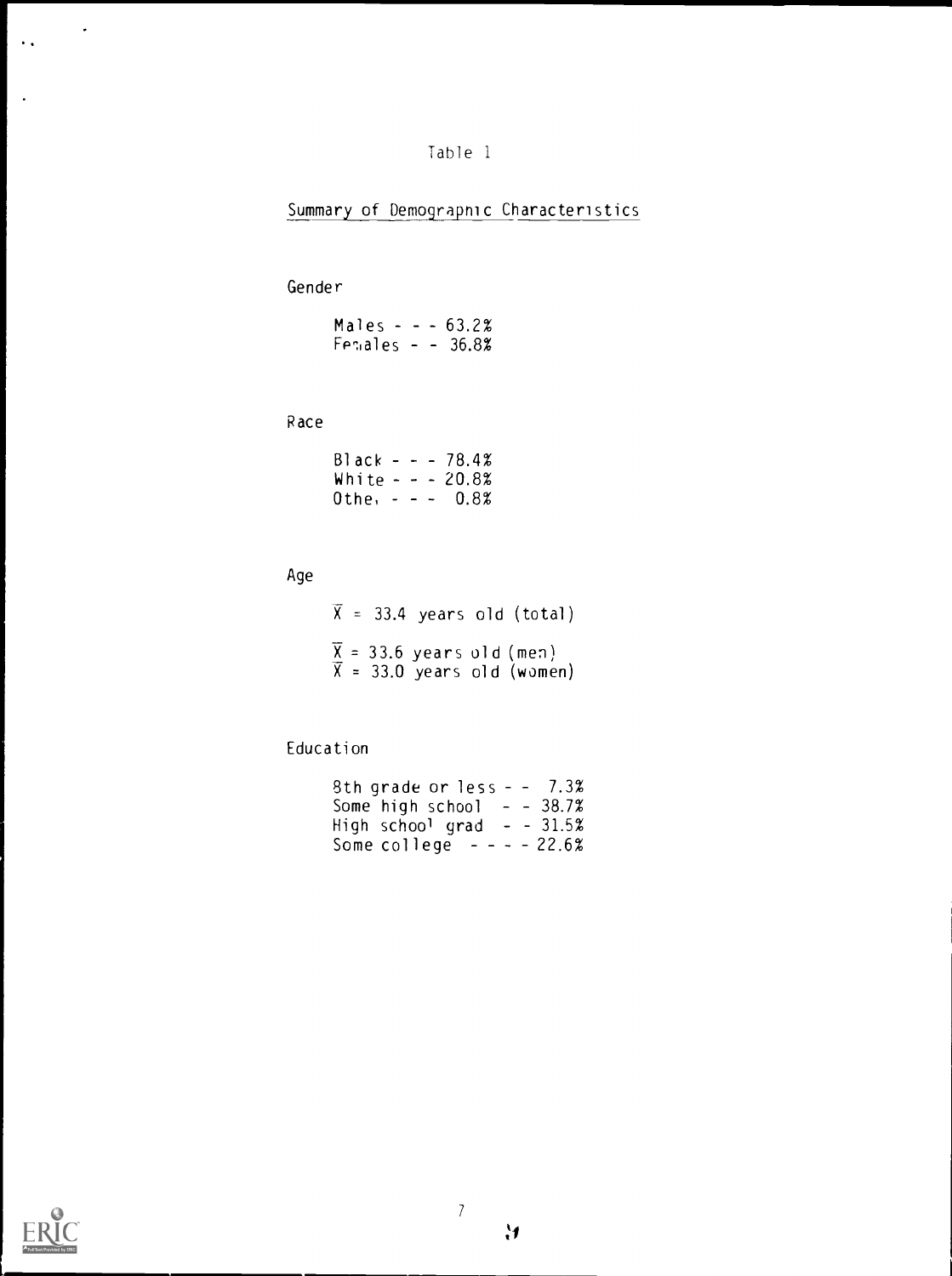Data on past criminal histories were also obtained through reviews of State Department of Corrections records For those participants with Micnigan prison histories, complete files (i.e. presentence reports, past criminal istories, institutional behavior, Etc.) were available on all former inmates who had been on "active" status within the past five years.

#### RESULTS

in the following sections, information will be presented on past criminal behavior of the participants, followed by a discussion of current illegal activity. Where group comparisons are presented, mean differences were calculated using two-tailed t-tests.

### Criminal History

Information will be presented in this section on arrest history, jail history, and prison history. A summary of this information is presented in Table 2.

#### Arrest History

Information on arrest history was generally obtained from self-report data. Self-report data were supplemented by archival data where archival data indicated additional arrests.

Results indicate that just over half  $(53.6%)$  of all participants had a history of prior arrest. A significantly greater proportion of men (67.1%) than women (30.4%) had a history of arrest  $(p < .01)$ . This compares to estimated individual arrest histories of approximately 22% for men and six percent for women nationally (McGarrell and Flanagan, 1985). The average age of first adult arrest (age 1/ or older in this state) was 22 years old, with a range in age from 17 to 41. The majority of those with adult arrest histories had their first arrest before the age of 21 (57.8%). Those uith arrest histories reported a mean of 5.3 prior arrests, with 60.9', reporting three or fewer



8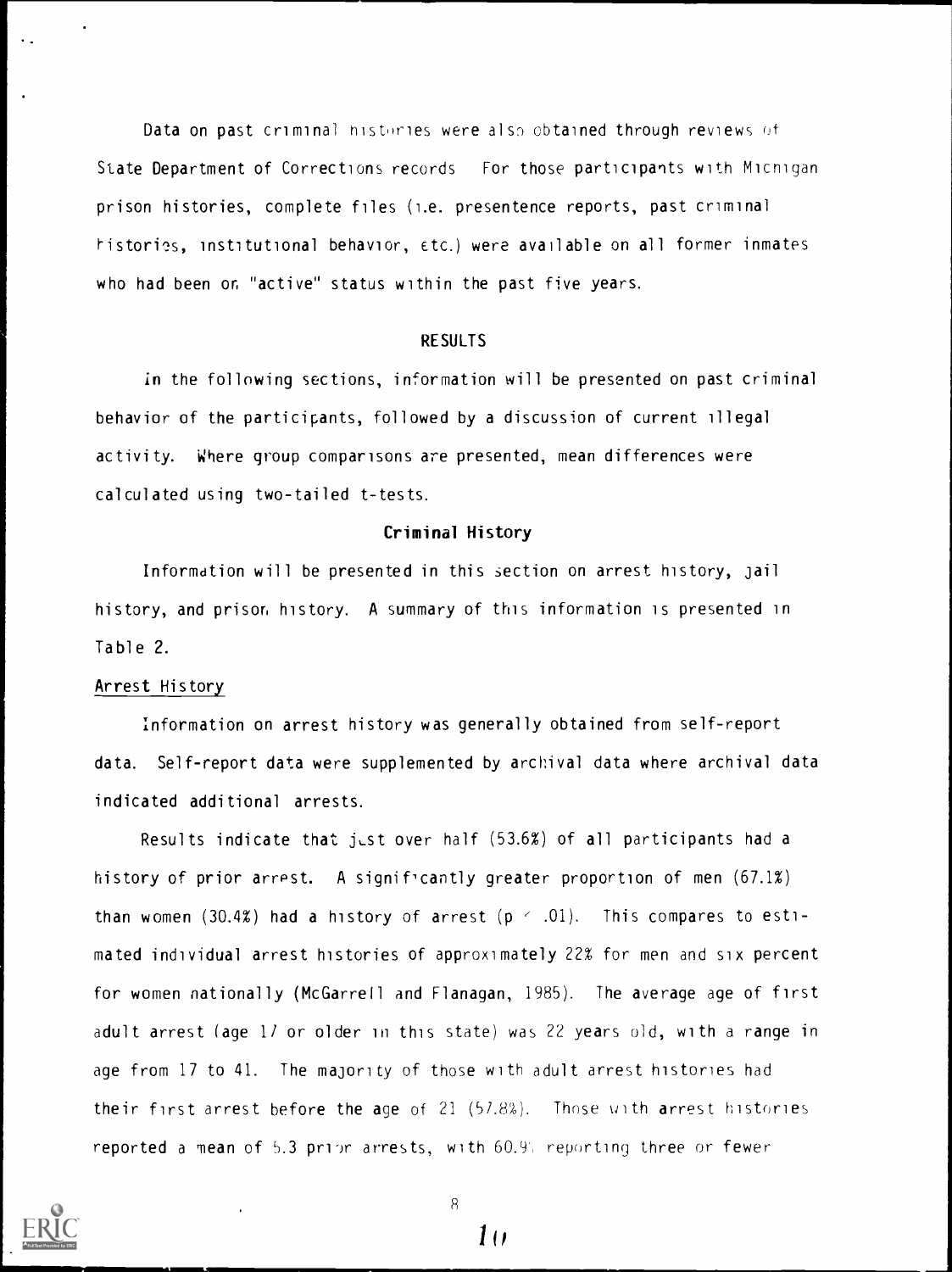| Table 2 |  |
|---------|--|
|---------|--|

Summary of Official Criminal Histories

| Arrest History - - - - - - - - - - - - 53.6%                |  |
|-------------------------------------------------------------|--|
| Males $- - - - - - - 67.1\%$<br>Females - - - - - - - 30.4% |  |
| Jaii History - - - - - - - - - - - - - 26.4%                |  |
| Males - - - - - - - - 40.5%<br>Females - - - - - - - 4.3%   |  |
| Prison History - - - - - - - - - - - - - 13.6%              |  |
| Males - - - - - - - - 21.5%<br>Females - - - - - - - 0.0%   |  |



 $\ddot{\phantom{0}}$ 

 $\mathcal{L}^{\text{max}}$ 

 $\mathcal{L}_{\mathcal{A}}$ 

 $\ddot{\phantom{a}}$ 

 $\bar{1}$ 

 $\overline{9}$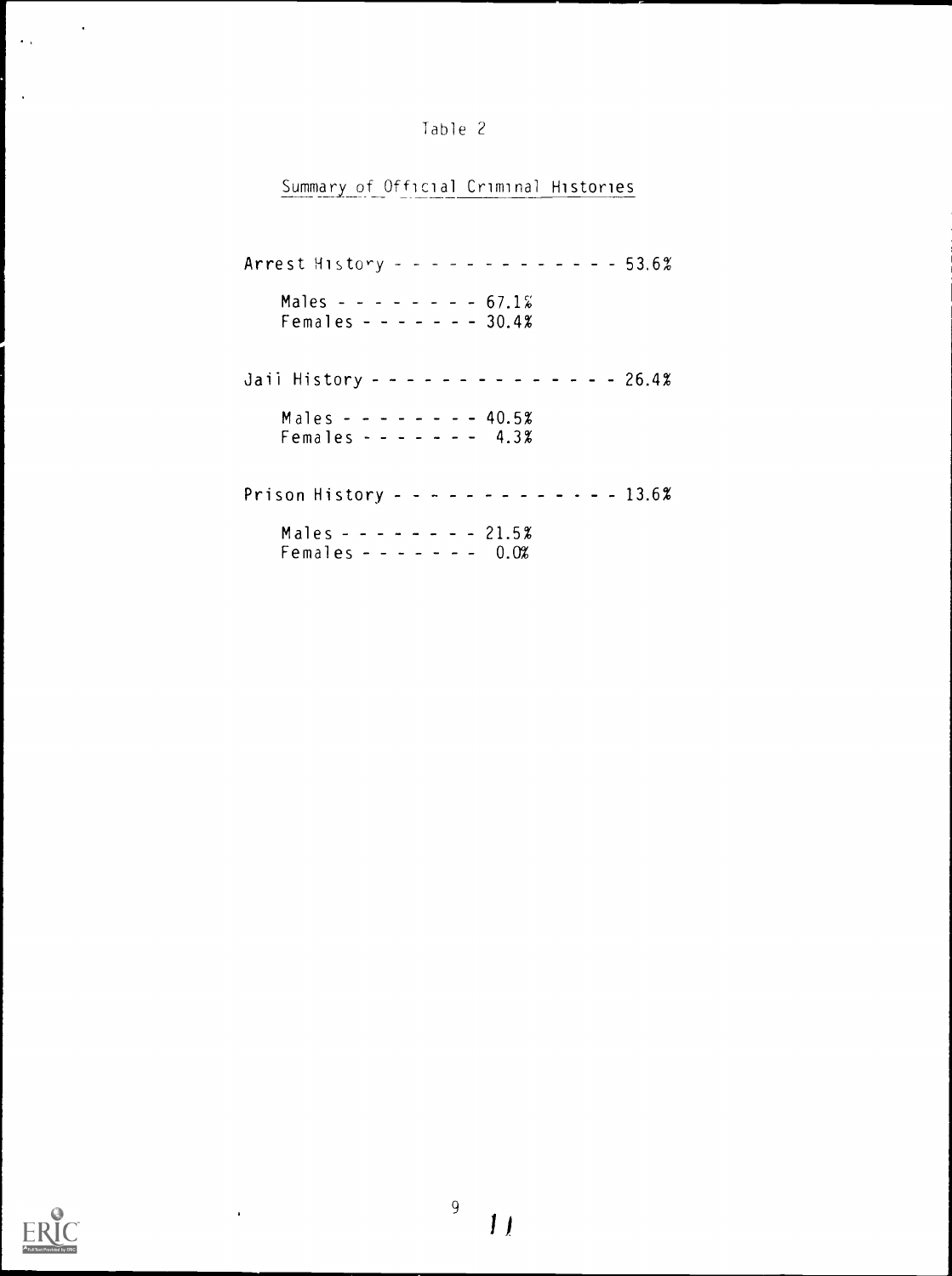prior arrests Of those with an arrest history, 45.9% reported that they had been arrested within the past year. This represents 18.4% of the total sample, or 19.0% of men and 17.4% of women.

## Jail History

Data on jail history were obtained both from self report and from official records.

Over a quarter  $(26.4\%)$  of all  $participants$  in the study had served a jail sentence. (This did not include time spent in jail awaiting trial or sentencing.) Nearly all (97.0%) of these individuals were men; in fact, only two of the women in the study had served time in jail. Thus, a total of 40.5% of the men had served time 'n jail, compared to only 4.3% of the women in the study (difference statistically significant at  $p \le .001$ ). Those with prior jail histories had served an average of two prior terms, with a range from one to nine prior jail terms. Nearly half (48.5%) of those with a jail history had served only one jail term, and only 15.1% had served more than two terms.

The majority of offenses for which respondents had received jail sentences were non-assaultive or property crimes. Fewer than twenty percent of those with a jail history (or 4.8% of all of the participants) had been convicted of violent or assaultive offenses such as assault, armed robbery, or weapons offenses. The largest number of jail sentences were for property theft. Over half (51.5%) of those with a jail history (or 13.6% of the total sample) had received a sentence for breaking and entering, larceny in a building, receiving and concealing stolen property, or other such offenses. A summary of conviction offenses for which respondents received jail sentences is presented in Table 3.

While the majority of those with jail histories (54.8%) had served those terms five or more years previously, 12.1% had been released from jail within



10

 $1\tilde{c}$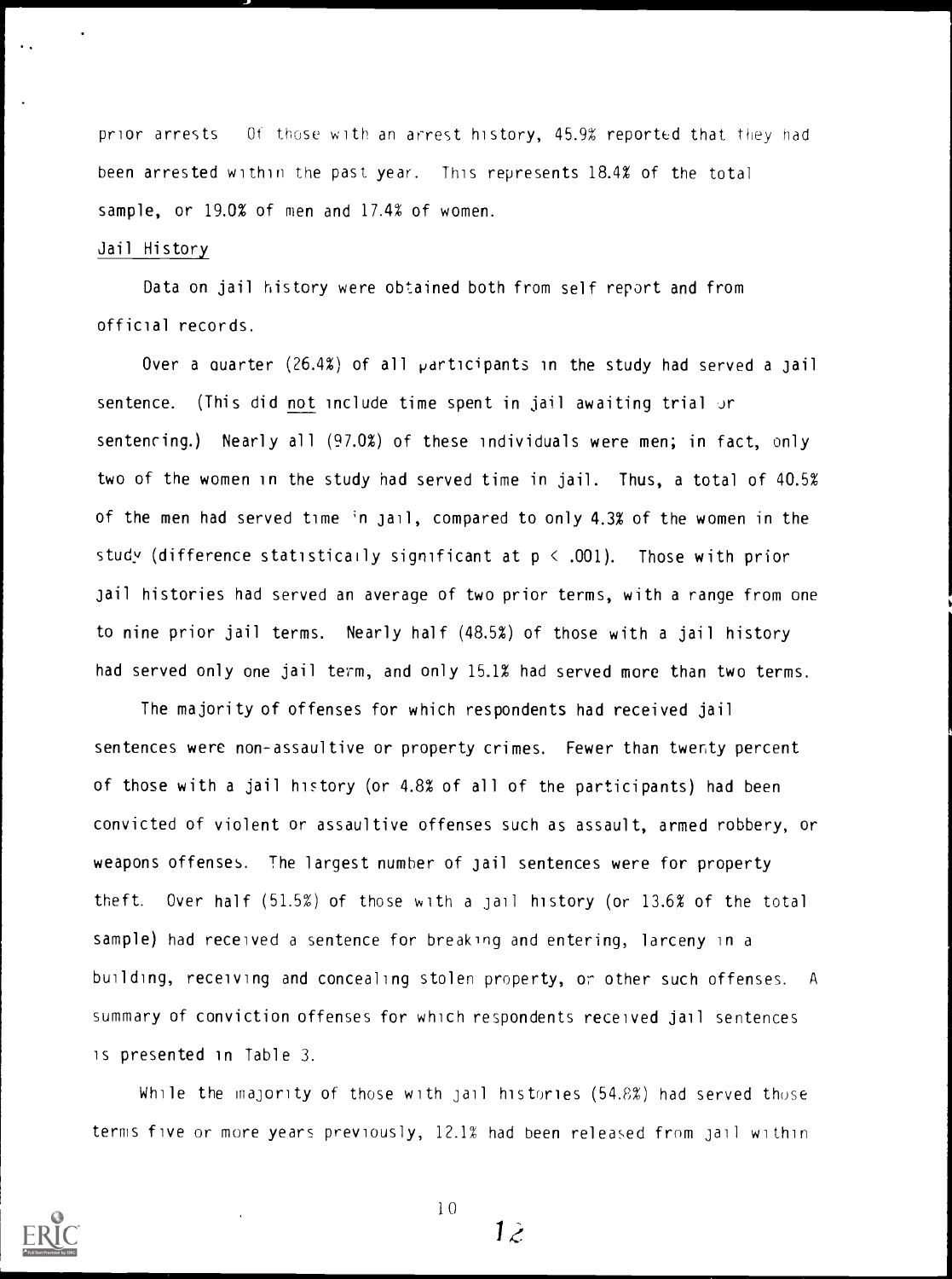# Table 3

# Percentages of Participants with Jail History Who Served Jail

# Terms for Specified Offenses

# $(n = 33)$

| Burglary offenses (breaking and entering,<br>larceny in building, receiving and<br>concealing, auto the , etc.) - - - - 51.5% |
|-------------------------------------------------------------------------------------------------------------------------------|
| Assaultive offenses (assault, A&B,<br>Armed robbery, weapons, etc.) - - - - 18.2%                                             |
| Drug crfenses $- - - - - - - - - - - - - - - 15.2%$                                                                           |
| Forgery (includes uttering and publishing,<br>false pretenses, etc.) $- - - - - 15.2\%$                                       |
| Destruction of property $- - - - - - - - - 6.1\%$                                                                             |
| Miscellaneous offenses (contempt of court,<br>disorderly conduct, driving under the<br>influence, non-payment of child        |



 $\langle \rangle$ 

 $\ddot{\phantom{a}}$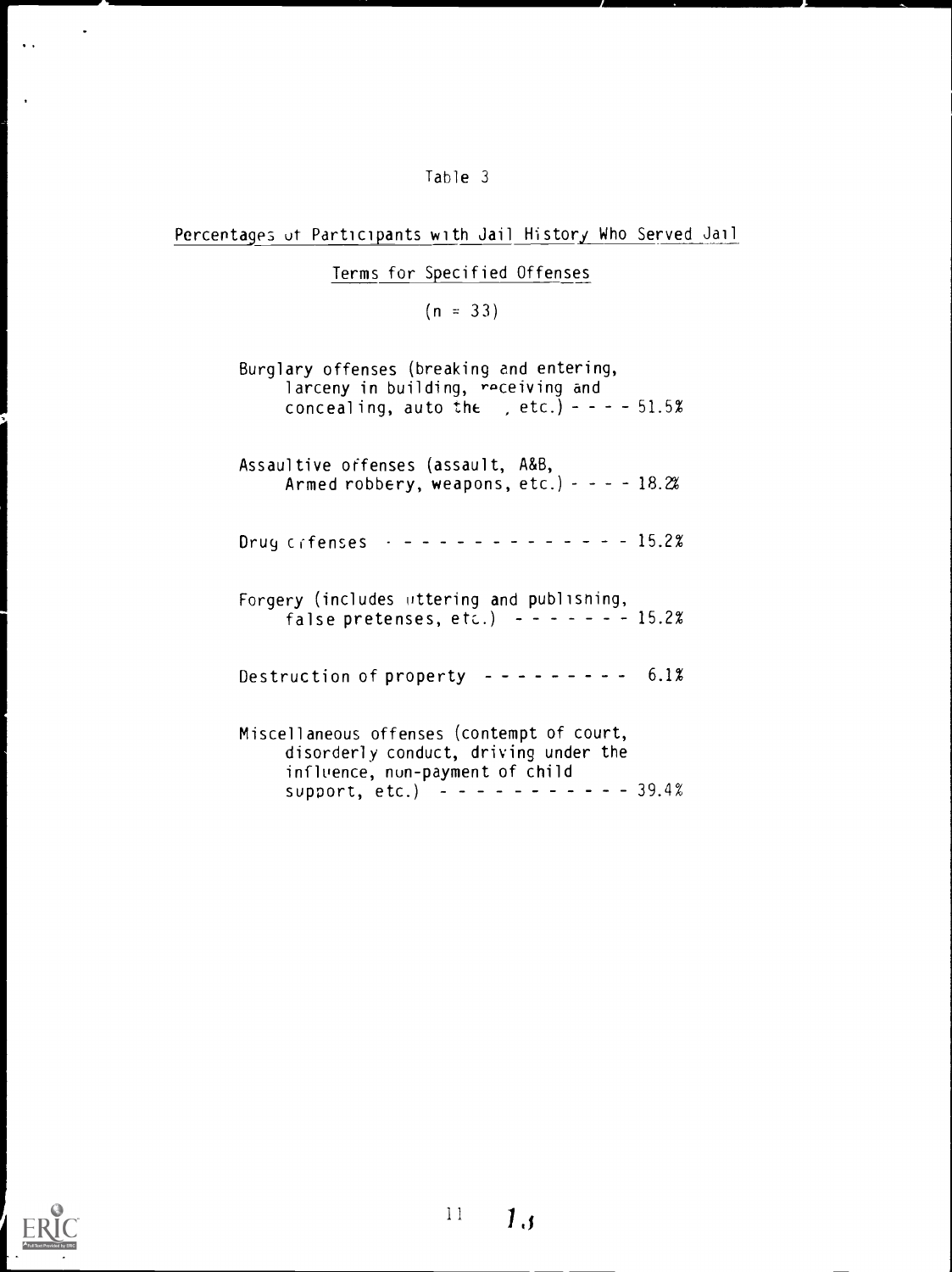the past year. Most (69.7%) had served a total of six months or less in joil aggregated across all jail terms. Approximately twelve percent of those who had served jail terms had spent more than a total of a year serving their Jail sentences.

### Prison History

A total of 13.6% of the participants in the study had a prior history of incarceration in prison. All of these individuals were men. Thus, a total of 21.5% of the men in the study had a prison history. Those with a prison history had received prison sentences for an average of 2.2 offenses, and had been to prison an average of 1.8 times. Nearly half (47.1%) had been in prison more than once, with a range of one to four incarcerations.

A surprisingly high number of those with a prison history had been convicted of murJer (23.5%). This represents 5.1% of the men in the sample, or 3.2% of the entire sample. Approximately half of those with a prison history  $(52.9%)$  had served prison terms for property theft convictions (breaking and entering, UDAA, receiving and concealing stolen property, etc.). A summary of the offenses for which participants received prison sentences is presented in Table 4.

Nearly a third of those with prison histories (31.3%) had been released from prison within the past year. Half had been released between five and ten years previously, and 18.8% had been released from prison between ten and twenty years previously. A quarter of those with d prison history were on parole at the time they were contacted. It was subsequently learned after reviewing prison files that another participant had escaped from a corrections center, and was actually on inmate status at the time he was interviewed. Thus, a total of  $29.4$ % of those with a prison history were on parolee or inmate status at the time of the study. This represents four percent of the total sample, or 6.3% of the men in the study.



12

1 d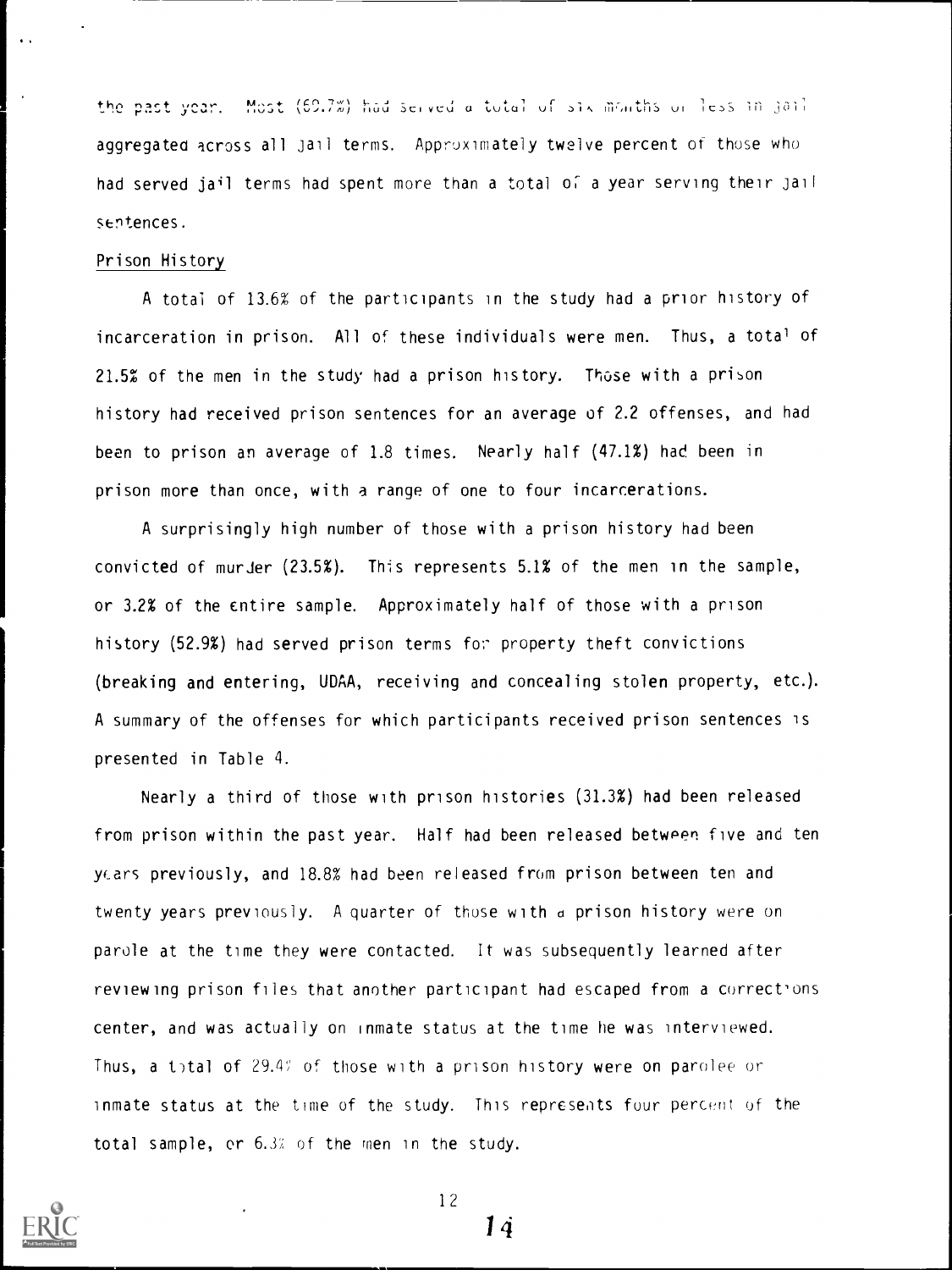# Table 4

Percentages of Participants with Prison History Who Served

# Prison Terms for Soecified Offenses

 $(n = 17)$ 

| Burglary (breaking and entering, larceny<br>in building, receiving and<br>concealing, auto theft, etc.) - - - 52.9% |
|---------------------------------------------------------------------------------------------------------------------|
| Murder - - - - - - - - - - - - - - - - 23.5%                                                                        |
| Assault, rape $- - - - - - - - - - - - - 17.6%$                                                                     |
| Robbery (armed robbery, larceny<br>from person, etc.) $- - - - - 17.62$                                             |
| Drug offenses ------------- 17.6%                                                                                   |
| Miscellaneous (violation of probation,<br>possession stolen mail, CCW, etc.) 23.5%                                  |



 $\langle \cdot \rangle$ 

 $\sim$   $\sim$ 

 $\bar{\phantom{a}}$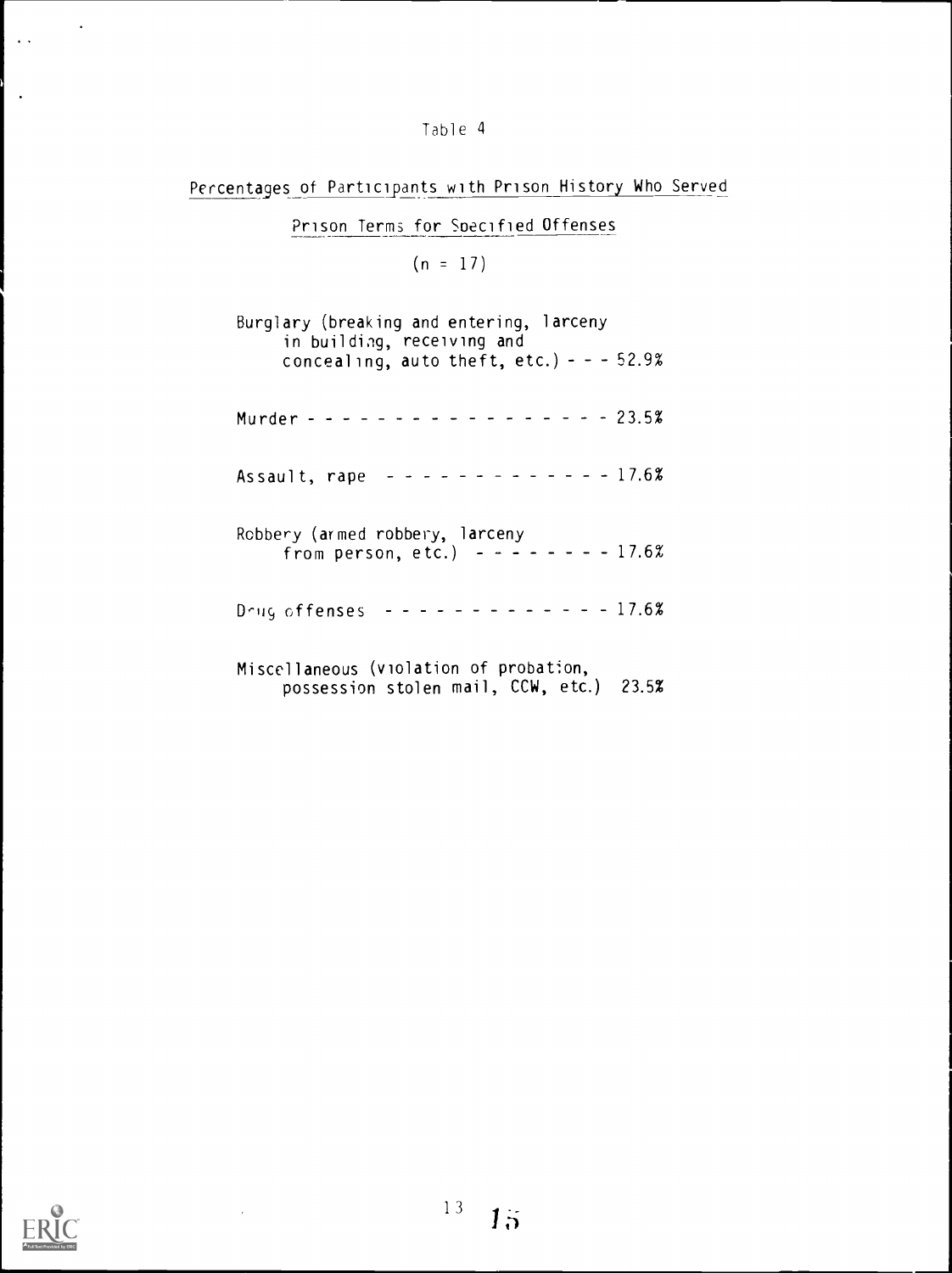Just over half of those with a prison history (52.9%) had served a total of five or fewer years in prison. however, 29.4% had served ten or more years, with 11.8% having served more than fifteen years in prison.

### Current Criminal Behavior

## Substance Abuse

A substantial majority of participants (78.4%) in the study admitted to using marijuana at some time. Of those, 62.2% (or 49.6% of the sample) had smoked marijuana during the previous month. Nearly a third (32.7%) of those who had used marijuana reported that they had smoked it at least weekly during the previous month. Thus, a quarter of all participants (25.6%) had used marijuana at least weekly during the last month.

A <sup>1</sup> je minority of the participants (42.7%) reported that they had at some time used illegal drugs other than marijuana, such as heroin, cocaine, or LSD. However, fewer than a quarter of those (22.6%) indicated that they had used any of these types of drugs within the past month. Thus, only 9.6% of the respondents claimed that they had used illegal drugs other than marijuana during the previous month.

Overall, ;9.2% of the respondents reported that they had used illegal drugs at some time. Men were statistically significantly more likely to report having a history of illegal drug use than were women (83.6% versus 71.7%;  $p < .01$ )

#### Illegal Income

Sixteen percent of the respondents indicated that they had some source of illegal income during the previous six months. Over twenty percent of the men (20.3%) compared to less than ten percent of the women (8.7%) reported some illegal income. (This difference was not, however, statistically significant,) While participants were not asked directly the source of their illegal income, many of the respondents volunteered this information. Illegal sources



14

 $1<sub>b</sub>$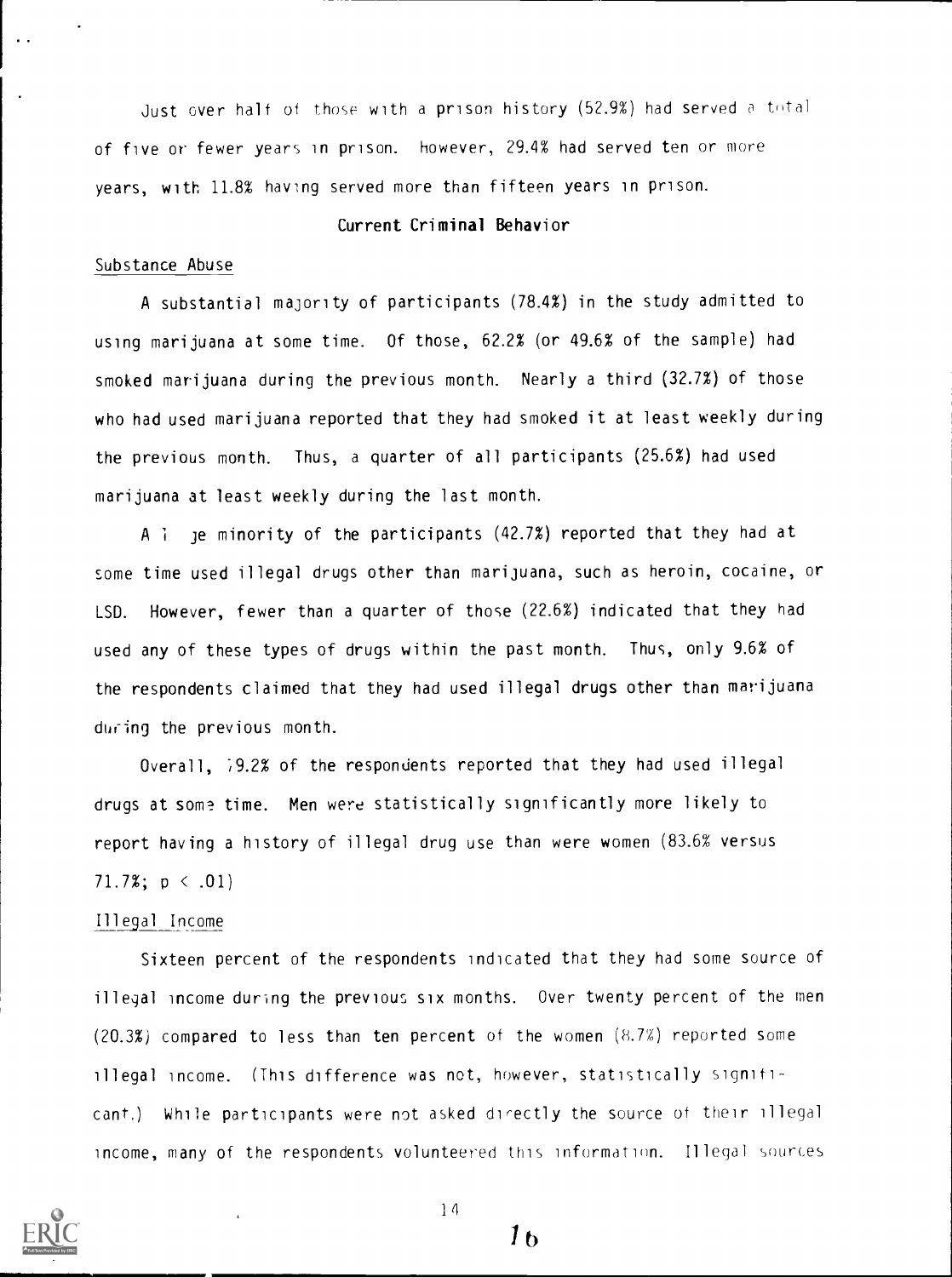of income included selling controlled substances (including prescribed medicines), shoplifting for personal needs, stealing items in order to sell them, and leaving restaurants without paying for meals. Drug trafficking was the most commonly mentioned source of illegal income.

For 8.8% of the participants, their main source of income during the past month was illegal. Over ten percent of the men in the sample (11.4%) reported that their main source of income during the previous month was illegal, compared to 4.3% of the women (not statistically significant).

Panhandling, illegal in some jurisdictions, was reported as a source of income during the past six months by  $11.2\%$  of the participants. While panhandling was a source of income for  $17.7%$  of the men, no women reported that they had panhandled during the past six months (difference significant at p< .001). Few of the men (3.8%), however, indicated that panhandling had been their primary source of income during the previous month.

In total, over a third of the men in the sample (35.4%) reported earning money during the past six months from panhandling and/or illegal income. This represents 25.6% of the entire sample.

#### Welfare Abuse

Nearly half (45.6%) of the participants in the study reported that they had received money from public assistance (1.e welfare or AFDC) during the previous six months. According to regulations, there are substantial restrictions on the amount of income that one may earn if receiving public assistance, and it is required that earned monies be reported to the appropriate agency in order that subsequent benefit adjustments may be made. In the state where the study was conducted, welfare payments for single persons **generally consist** of a shelter allowance of approximately  $$150.00$  to  $$170.00$ , \$70.00 worth of food stamps, and less than \$20.00 for personal needs and all



 $17$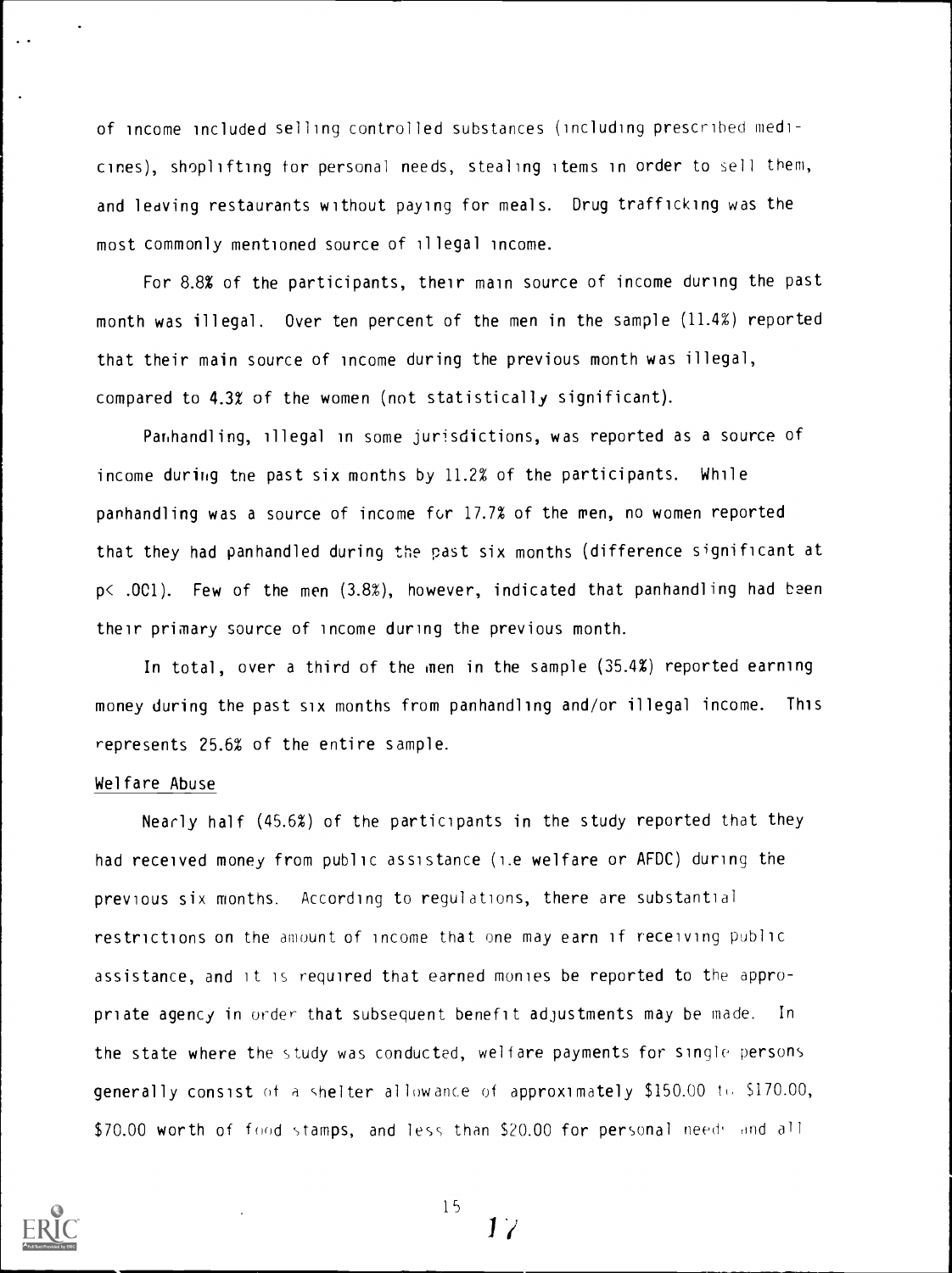other expenses. Because of the low level of public assistance payments. some recipients resort to earning income through other means in order to supplement these funds. This income is generally not subsequently reported to social service agencies.

The numbers of respondents in this study reporting that they received income during the past six months both through public assistance and from working gives a rough estim te of the maximum percentages who may have "abused" welfare. In th', study, 35.5% of those who received public assistance during the previous six months also indicated that they had earned money from working during that time. This represents 17.6% of all those in the study.

## Reliability of Information

A concern sometimes voiced by those providing services to the homeless, as well as by researchers, is whether or not information obtained from homeless persons is reliable. In order to assess the reliability of selfreport information obtained in this study, comparisons were made between selfreport responses and archival data.

Results indicate that the most complete source of information about criminal history was obtained from the respondents themselves. Overall, 95.5% of the participants who were determined to have an arrest history from a combination of self-report and archival sources, reported that they did indeed have a history of arrest. On the other hand, archival data (i.e., State Police conviction registers and Department of Corrections prison records) revealed only 46.3% of the total number of those determined to have a history of arrest.

The obtained self-report information on jail histories was less accurate, with 66.7% of the respondents with jail histories (as calculated from a combination of official and self-report information) indicating that they had



16

 $1\, \sigma$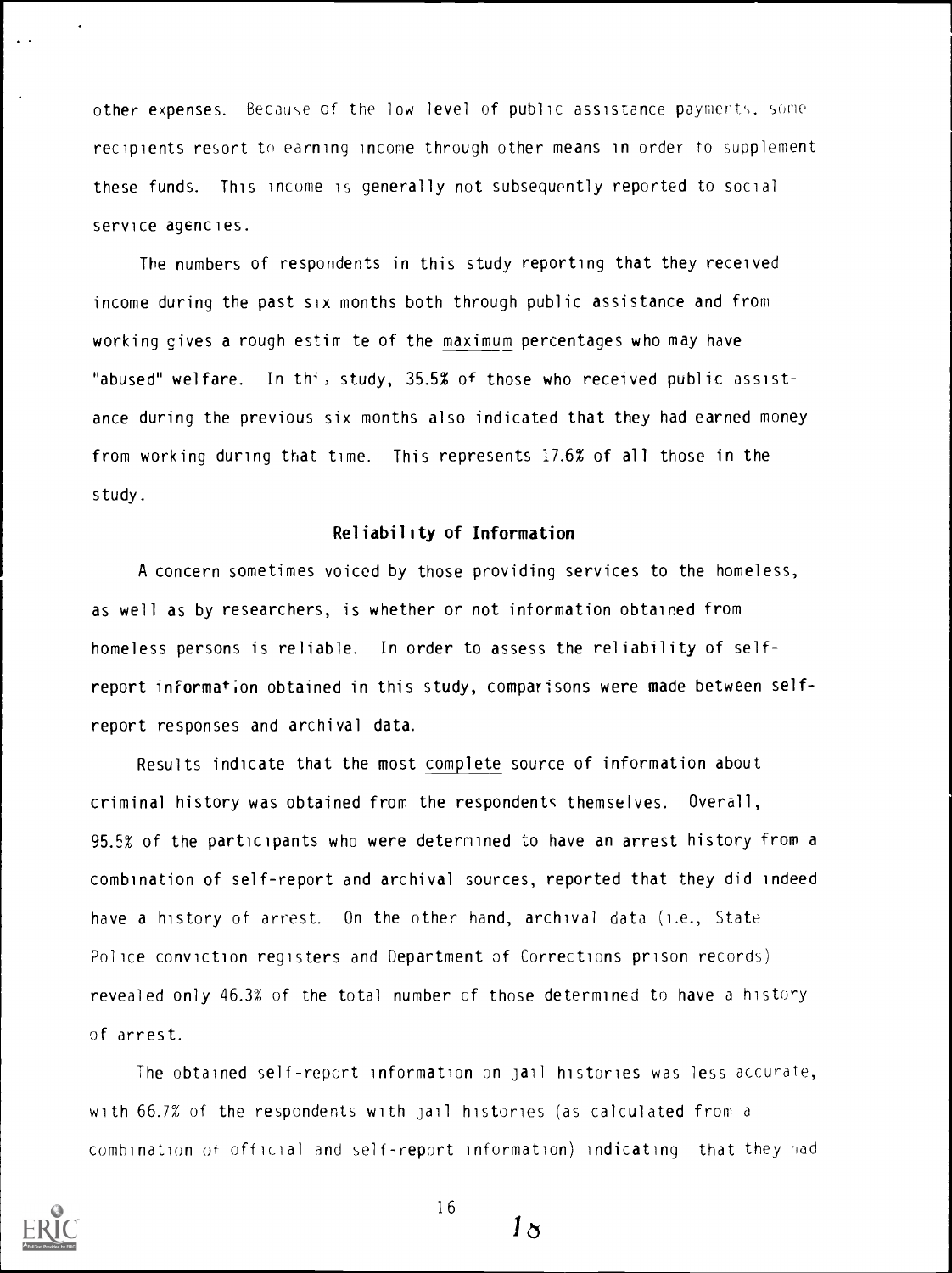been to jail. It is believed that this discrepancy is due primarily to confusion on the part of some of the interviewers in differentiating between a jail "term" and time spent in jail awaiting disposition or sentencing. Thus, in some cases the participants reported having spent time in jail, but this information was not coded because the interviewer incorrectly determined that the incarceration did not meet the criteria of a "jail term." It is believed that criminal history information was problematic only with respect to jail data. Reviews of official records revealed 78.8% of the total jail histories.

Review of Department of Corrections prison records indicated that all Michigan prison histories had been reported by the respondents. However, because a number of respondents had served prison terms only in other states, review of Department of Corrections files revealed only 88.2% of the total reported prison histories.

In summary, this self-report information appears to be a reliable indicator of the presence or absence of arrest and incarceration histories. Information was likely less accurate with respect to the total number of involvements in the criminal justice system (e.g. total number of arrests or jail terms), particularly for those with very extensive or complicated criminal histories.

## **DISCUSSION**

This study is limited to the extent that complete data were generally not available on arrests and convictions for minor offenses. Nonetheless, the participants in this study exhibited a wide range of past and current criminal behavior. As many a: 62.4% had been arrested in the past for illegal behavior, or admitted to earning current illegal income, and close to half  $(44.3%)$  of the men in the sample had a history of incarceration in fail or prison. A perfunctory analysis of these data might indicate that the homeless

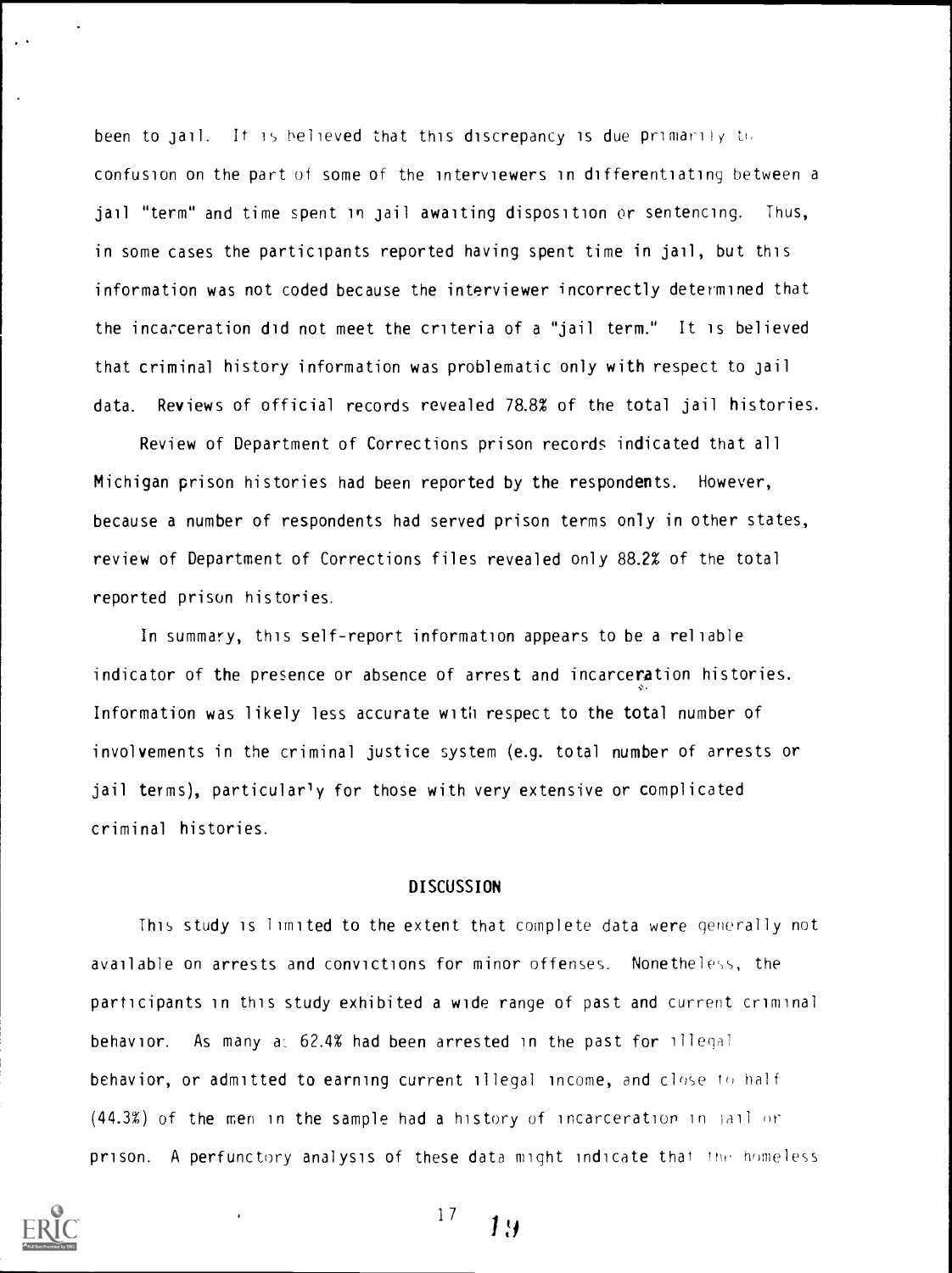are primarily chronic criminals who participate in extensive illegal behavior However, examination of the criminal behavior of the participants in this study reveals a number of different relationships between homelessness and criminal behavior. .

For some of the homeless in this study, engagement in illegal behavior was closely related to a state of poverty and limited access to resources. For example, while living on the streets after eviction from a shelter, one man reported that he had been leaving restaurants without paying for his meals. He added, however, that he was keeping a list of these establisnments, along with the dates when he had eaten there, so that he might pay for those meals at a later time. Another older gentleman had spent six months living in abandoned buildings, moving on to another whenever his presence was detected. Finally, he came to a shelter for help. Several participants in the study reported that they had spent time living in wooded areas within the city, sometimes shoplifting food in order to eat. Another young man had been breaking into cars on a used car lot in order to have a place to sleep off of the street.

For a smaller group of the participants, criminal activity appeared to reflect a deviant lifestyle of which a state of homelessness may simply have been an incidental aspect. Prison files revealed that some of the participants had long term transient and unstable lifestyles; moving between periods of incarceration and domiciliation in cheap hotels and rooming houses. One former inmate reported that during a period while he was on escapee status he "lived some of everywhere but nowhere in particular." Several participants were also known to have warrants out for their arrest at the time they were interviewed, or within a short time thereafter. The reasons for the issuance of warrants were varied. For example, one participant had escaped from a



÷

18

 $\mathcal{L}^{(l)}$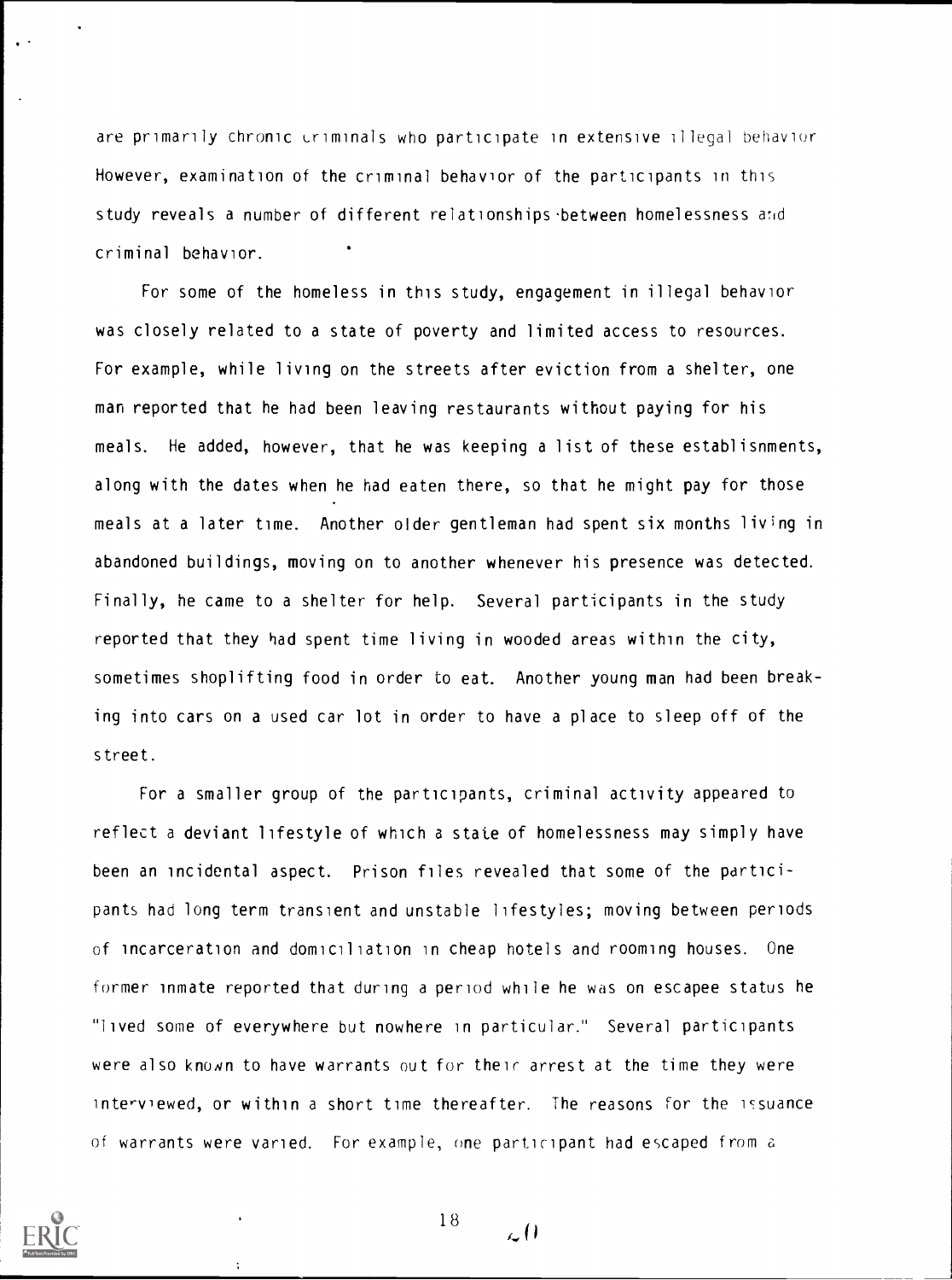correctional center, one parolee had not reported a change of residence to his parole officer, another individual had been charged with assault of his mother, and another had been charged with breaking and entering.

For some five percent of the participants in this study, release from incarceration appears to have precipitated their homelessness. For example, one gentleman became homeless after his seventeen year old first degree murder conviction was overturned upon appeal, and he was released outright from prison. Another young man became homeless after his parole officer determined that the hotel room in which he was living was problematic because of a high level of drug traffic and other illegal activity in the building. After a short stay with his mother did not work out, this young man went to a shelter. Others simply had no established housing upon their release from incarceration, or the housing situation to which they were released was inadequate or did not work out because of interpersonal conflicts.

Thus, criminal behavior appears to serve a number of functions among the homeless. In general, the homeless wno engage in illegal behavior may be grouped into the following categor;es:

1. Chronic criminals - These individuals may have an extensive history of arrests and convictions for illegal behavior. Their current illegal activity may consist, for example, of selling drugs on a large scale, armed robberies, extensive assaultive behavior, or repeated burglaries. For example, one participant in the study said that he had stolen over \$500 worth of silk dresses which he planned to sell to his regular "fence." Another man had an extensive incarceration history consisting of three terms in prison and nine jail terms (in fact he was an escapee at the time of his interview). Nearly all of his convictions were for larcenies. Illegal behavior is generally the main source of support for these individuals, and may in fact be



19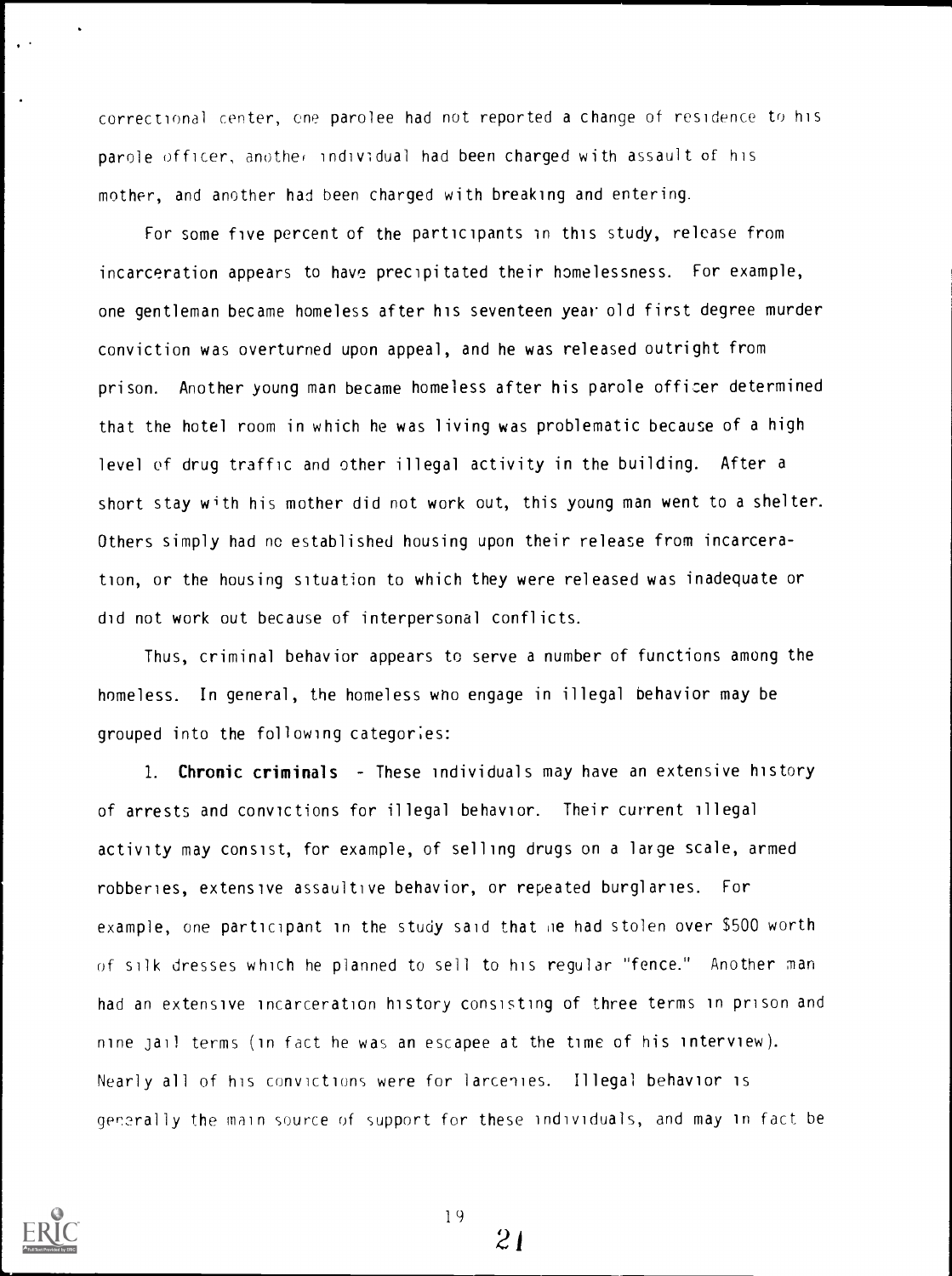thought of as "employment" by them. Very tew of the participants in this study can be placed in this category.

2. Supplementing criminals - For many of those in the study, illegal behavior was used to supplement existing sources of income. The meager income provided by public assistance, or by part-time or spradic employment, is cften not adequate to provide for shelter, food, and personal needs. Thus, some resort to low levels of criminal behavior to provide small amounts of additional income or resources. Included in this group are those who illegally supplement welfare payments with work income, those who deal in small amounts of drugs or who sell some of their own prescription medicines, and those who occasionally supplement existing resources by shoplifting food or personal use items. Most of the criminal behavior of those in this study likely falls into this category.

3. Criminals out of necessity  $-$  For those who are truly homeless or who find themselves temporarily without shelter or any source of income, criminal activity may become an adaptive behavior necessary for survival. For this group, engaging in illegal behavior is directly related to their state of homelessness. In this study, participants reported breaking into cars in order to obtain shelter for the night, eating in restaurants and then leaving without paying for their meal, living in abandoned buildings (i.e., trespassing or breaking and entering), shoplifting food, and living out-of-doors in public parks or wooded areas. For those who spend significant amounts of time on the streets or going from shelter to shelter, tris type of behavior is likely quite common. Over a quarter of those in this study  $(28.0%)$  had spent the night before coming to the shelter on the >treet (includes in the woods or in a car) or in another shelter. Most of them reported engaging in these kinds of behaviors.



20

 $2\nu$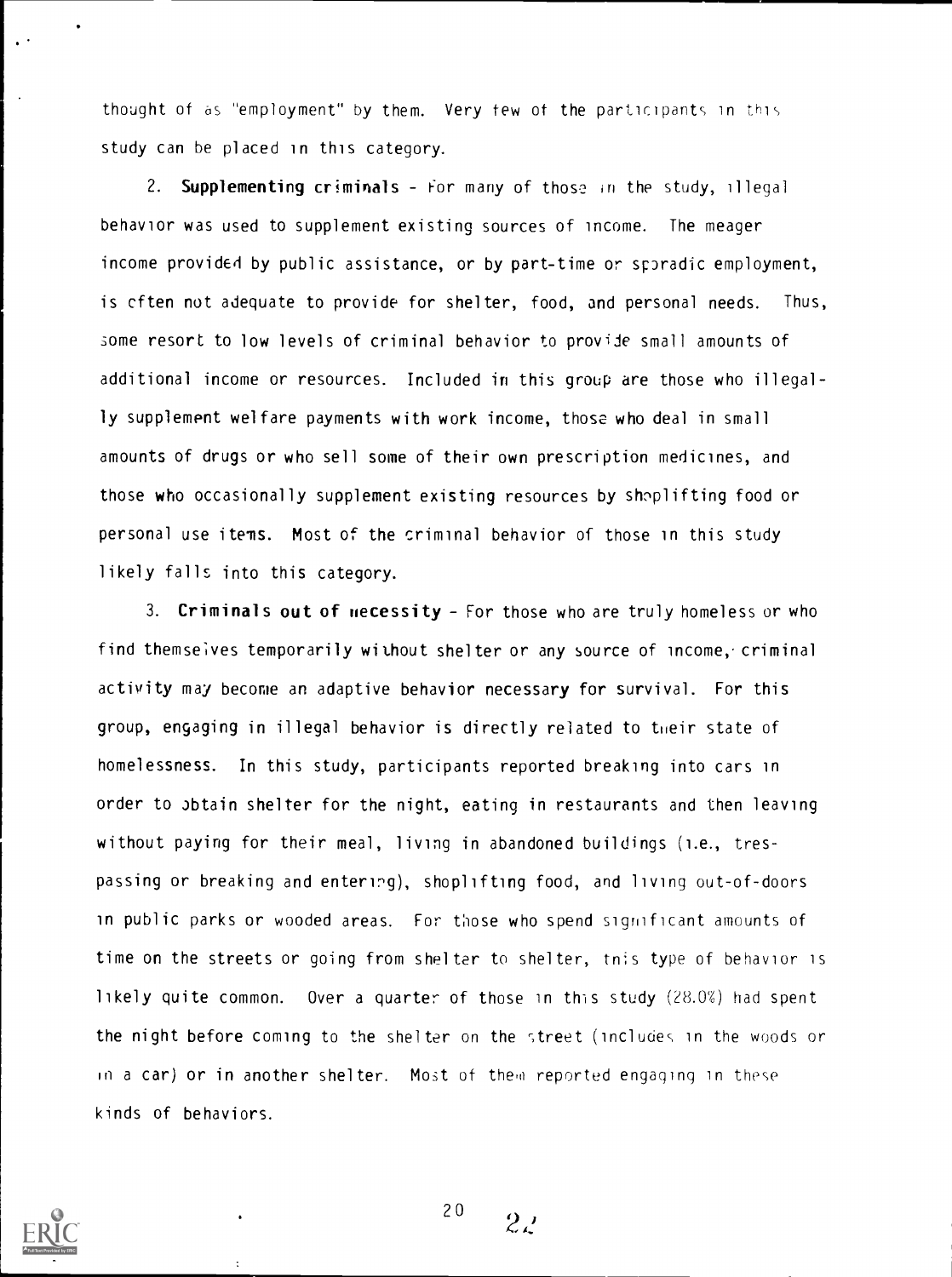4. Substance abusers - A significant portion of those in the study reported current use of illegal drugs. This was likely the most common type of illegal behavior reported by respondents. Within the inner city milieu, this may not be considered deviant behavior, and it is certainly not restricted to the homeless. Those whose criminal behavior is related to alcohol abuse (e.g., public drunkenness or drinking in public) may also be included among this group of offenders.

5. Mentally ill - As Fischer (1985) notes, for some of the homeless, bizarre behavior symptomatic of psychological problems may result in intervention by law enforcement officials leading to incarceration instead of to sometimes more appropriate social services or treatment. This may include psychotic behavior (sometimes including assaultive behavior), or other disorderly conduct. In this study, 32.0% of the participants had a prior history of psychiatric institutionalization. For the most part, they did not exhibit overtly bizarre behavior during the period that they were in the shelter. However, several did indicate that behavior related to their mental illness had occasionally led to intervention from the police. Overall, this probably does not represent a significant portion of illegal behavior among the homeless. Note that for the participants in this study, history of psychialric hospitalization was not statistically related to having arrest, jail, or prison histories.

The above categories are not necessarily independent. Individuals may move among the first three categories of criminal behavior as their circumstances change. Illegal behavior related to substance abuse and mental illness clearly may overlap with all other categories. In addition, these categories may not be completely inclusive; for example some assaultive behaviors do not fit neatly into any one group. However, <sup>t</sup> hese categories do



21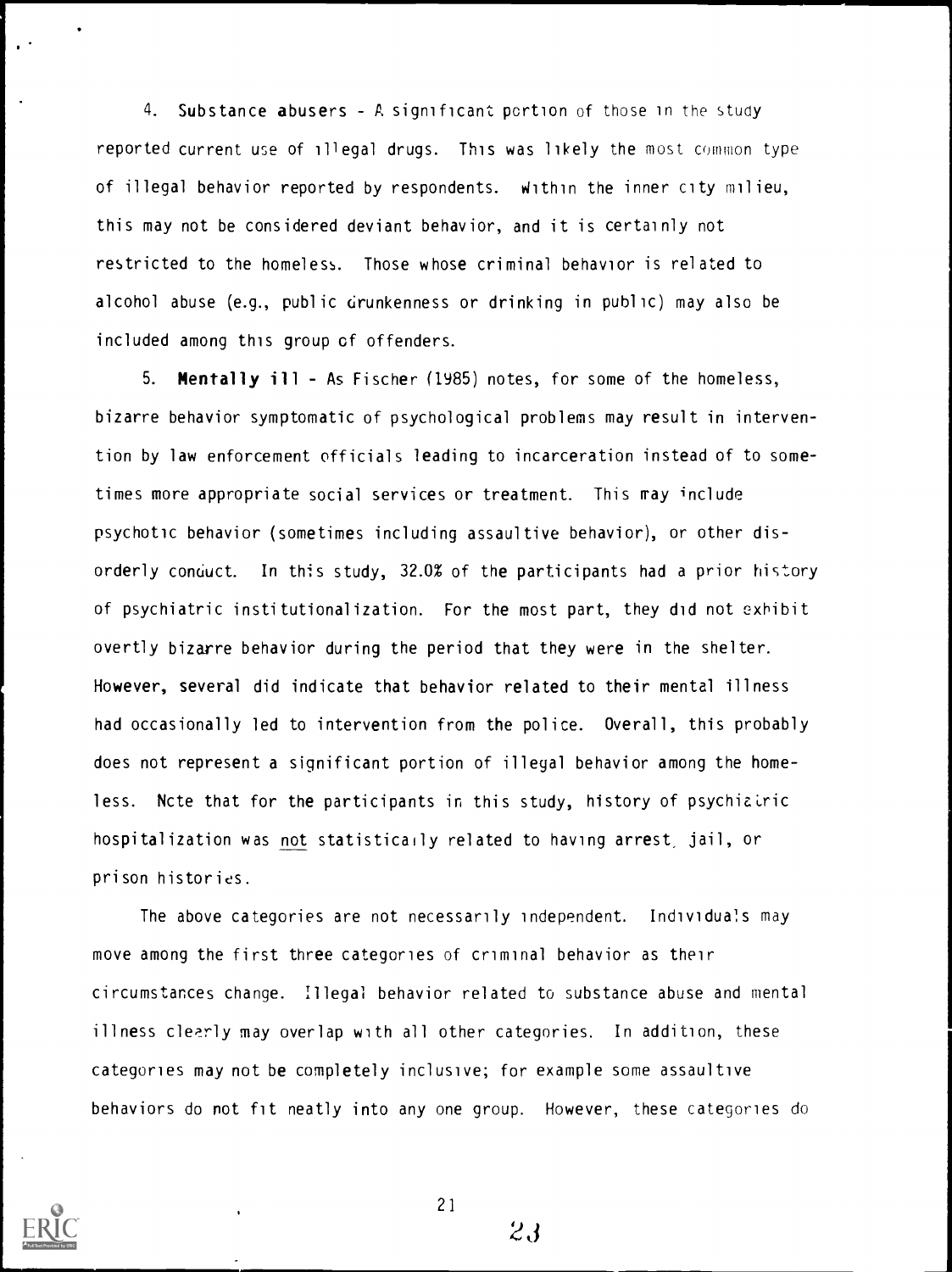encompass the great majority of illegal behaviors that may be more sp cific to the homeless than to other groups.

Clearly, there are many patterns of illegal behavior among the homeless. This has implications for how criminal behavio, among this population may be dealt with and effectively controlled. For many of the homeless, participation in illegal activity serves as an alternative avenue of access to basic resource. Criminal behavior may thus be used to meet needs which existing social services are not adequately addressing. In order to reduce this type of behavior, system level changes may be necessary to create accessible alternatives for meeting basic needs.

The homeless are a heterogeneous group with a varied set of problems. Consequently, there is no single point from which their problems may be addressed. It appears therefore that multi-disciplinary approa-hes to dealing with the social problem of homelessness have the greatest likelihood of achieving some success. The importance of input from mental health, public health, and social service agencies in addressing problems of the homeless is evident. It should also be recognized, however, that the criminal justice system encounters the homeless at a numher of levels. Special attention should be paid to the homeless at the levels of the police, courts, and penal institutions. Particularly in urban areas where homelessness is most acute, police may frequently be faced with decisions on how to deal most effectively with homeless individuals, many of whom also suffer from substance addiction or mental illness. Dealing with these individuals on the street requires an awareness of the special problems of the homeless, and a thorough knowledge of available social services. At the court level, diversion into vocat'onal rehabilitation or substance abuse treatment programs, along with the provision of aid in obtaining stable housing, may be appropriate alternatives to incarceration for certain offenders. Finally, at the institutional level, it is



 $22$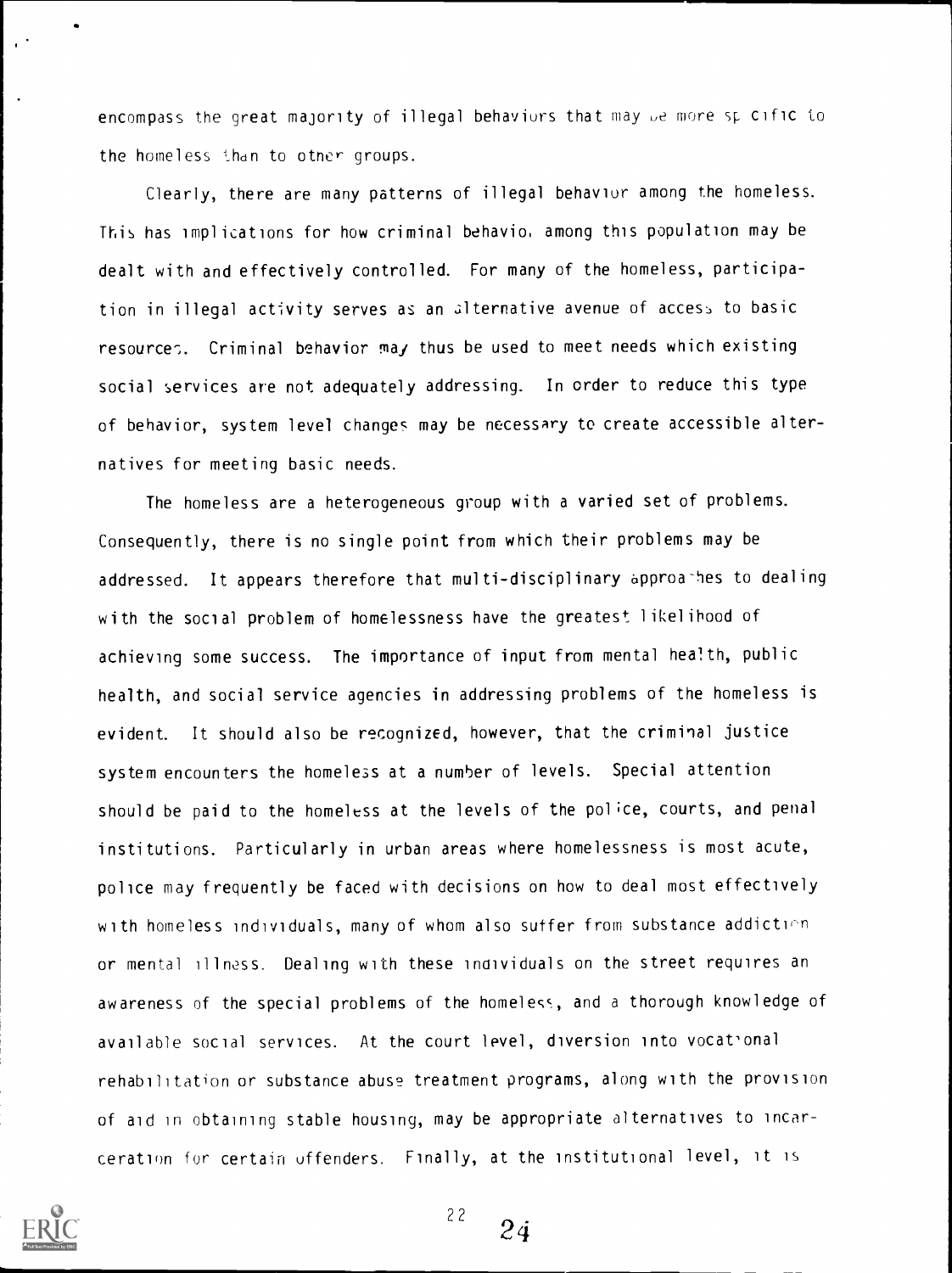important that appropriate housing be stablished and confirmed at the point of release, particularly for those with an unstable residential history. Release of individuals without financial resources from incarceration to shelters or other unstable living settings may greatly increase the likelihood that they will recidivate.

In summary, while the homeless as a whole engage in relatively high levels of illegal activity, for many this is an adaptive response to dealing with severely limited resources. It is suggested that particular uttention be paid by the criminal justice system to addressing the needs of this quickly growing group.